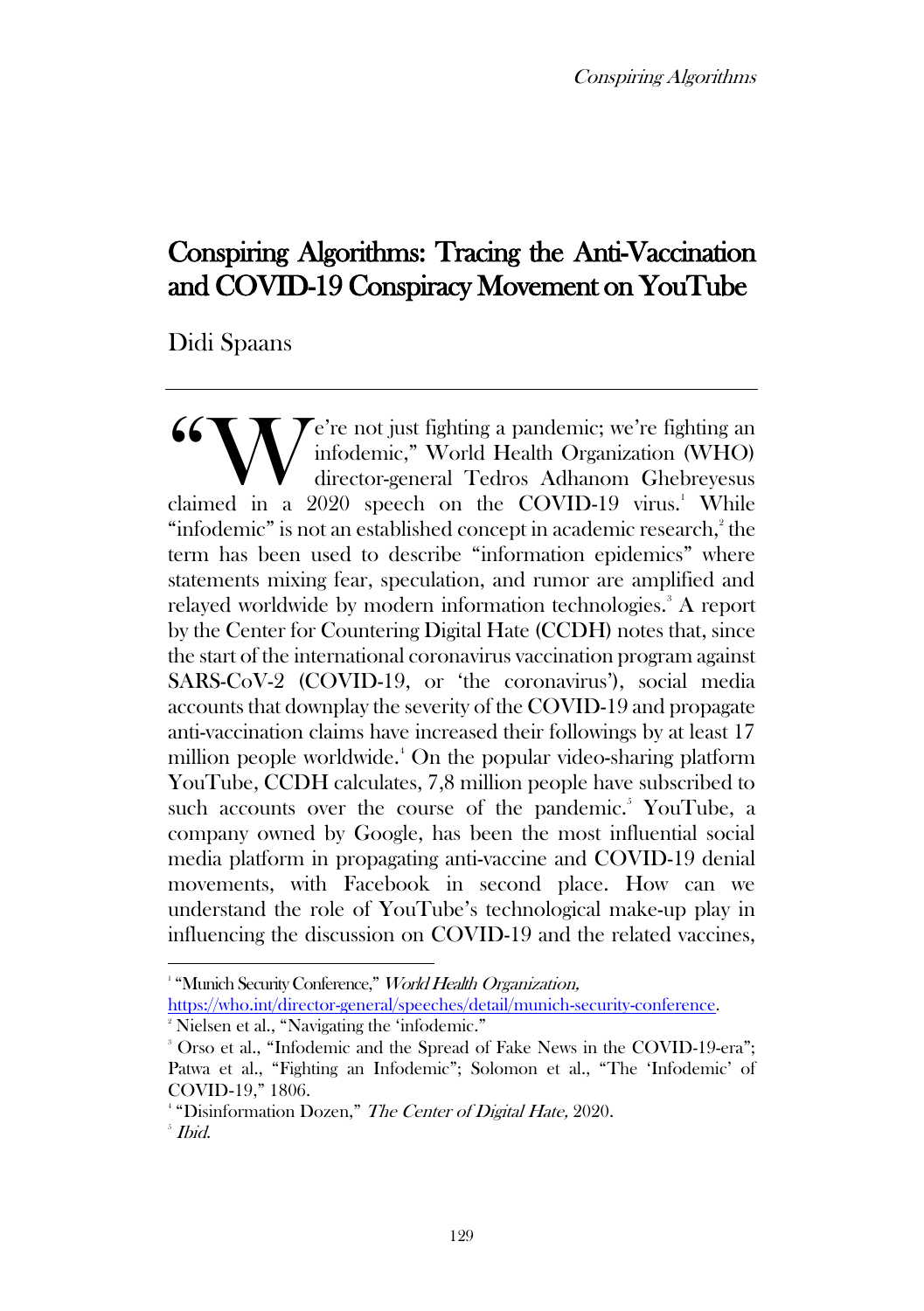and what are the political implications of YouTube's videorecommendation algorithms?

The current state of popular uncertainty regarding the nature of the virus and the safety of vaccination appears to be affected by the great amount of data that individuals find online. On the web, and specifically on social media, anti-vaccination movements have flourished. In addition, public reaction to government-imposed social restrictions aimed at COVID-19 containment often takes place on social media platforms. Since the very first reported cases of the COVID-19, pharmaceutical companies have worked at unprecedented speed to develop an effective vaccine to help keep the virus under control. Nevertheless, the safety and efficacy of the vaccine has and continues to be questioned by a large number of people.<sup>6</sup> This distrust seems to be partly founded on the fact that prior to COVID-19, no vaccine for an infectious disease had ever been developed in such a short amount of time, and moreover, that no vaccine for preventing a human coronavirus infection had ever existed.<sup>7</sup> Vaccine hesitancy has taken on many conspiratorial forms. Some of these theories claim that Microsoft co-founder and billionaire philanthropist Bill Gates invented COVID-19 in a secret laboratory.<sup>8</sup> Other theories claim that COVID-19 vaccination injects a chip into the arm that tracks one's movements.<sup>9</sup> Others claim that the Great Reset, an economic plan offering proposals for recovery from the COVID-19 crisis, is orchestrated by a group of world

<sup>6</sup> Rosenbaum, "Escaping Catch-22," 1370.

<sup>7</sup> Iboi et al., "Will an Imperfect Vaccine," 515.

<sup>8</sup> "A bizarre conspiracy theory puts Bill Gates at the center of the coronavirus crisis — and major conservative pundits are circulating it,"Business Insider (19 April 2020), [https://www.businessinsider.nl/coronavirus-conspiracy-bill-gates-infowars-](https://www.businessinsider.nl/coronavirus-conspiracy-bill-gates-infowars-2020-4?international=true&r=US)[2020-4?international=true&r=US.](https://www.businessinsider.nl/coronavirus-conspiracy-bill-gates-infowars-2020-4?international=true&r=US)

<sup>9</sup> "Coronavirus vaccine will be a way of injecting people with microchips? Don't fall for this Facebook hoax," Times of India (30 September 2020), [https://timesofindia.indiatimes.com/life-style/health-fitness/health-](https://timesofindia.indiatimes.com/life-style/health-fitness/health-ne‌ws/coronavirus-vaccine-will-be-a-way-of-injecting-people-with-micro‌chips-dont-fall-for-this-facebook-hoax/articleshow/78404956.cms)

[news/coronavirus-vaccine-will-be-a-way-of-injecting-people-with-microchips-dont](https://timesofindia.indiatimes.com/life-style/health-fitness/health-ne‌ws/coronavirus-vaccine-will-be-a-way-of-injecting-people-with-micro‌chips-dont-fall-for-this-facebook-hoax/articleshow/78404956.cms)[fall-for-this-facebook-hoax/articleshow/78404956.cms.](https://timesofindia.indiatimes.com/life-style/health-fitness/health-ne‌ws/coronavirus-vaccine-will-be-a-way-of-injecting-people-with-micro‌chips-dont-fall-for-this-facebook-hoax/articleshow/78404956.cms)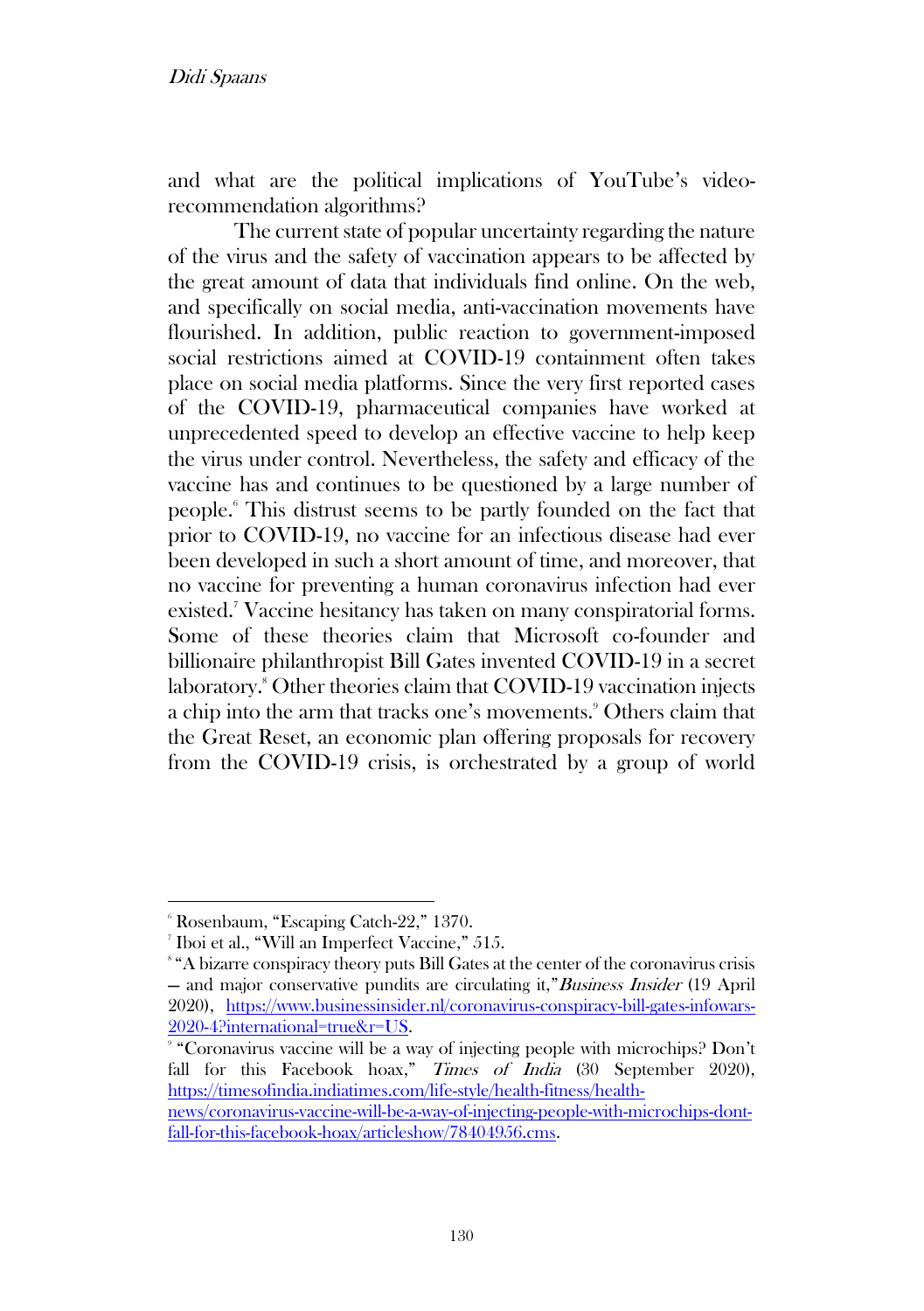leaders that fabricated the pandemic to take control of the global economy. 10

Such notions are examples of "conspiracy theories." Karen M. Douglas et al. define conspiracy theories as "attempts to explain the ultimate causes of significant social and political events and circumstances with claims of secret plots by two or more powerful actors." <sup>11</sup> Conspiracy theories, Douglas et al. write elsewhere, are alternative worldviews attributing to perceived social, governmental, political, and even supernatural elites a power over "the people" exercised through the relations of production and ideological structures of domination.<sup>12</sup> Importantly, these theories can form monological, holistic belief systems: self-sustaining worldviews which make complex global systems intelligible. Those who do not believe in these theories often regard their adherents as "stupid" or "irrational." These vocal attacks also happen the other way around: people who believe COVID-19 conspiracy theories regard those who adhere to the virus containment measures introduced by the government (masking, social distancing, self-isolation) as "sheep" who refuse to "think critically."

Van Prooijen and Douglas have remarked that conspiracy theories flourish specifically during periods of crisis.<sup>13</sup> They state that "people who have a relatively strong external locus of control ... are more likely to report high levels of interpersonal mistrust, paranoia, and belief in conspiracy theories."<sup>14</sup> Feelings of uncertainty and powerlessness increase people's tendencies to resort to narratives that go against claims made and measures taken by authoritative institutions.

COVID-19 conspiracy theories predominantly concern health-related topics: supposedly, governments and large corporations aim to either kill "the people" or to intentionally make them ill. Such beliefs are disseminated and made cohesive through

<sup>&</sup>lt;sup>10</sup> Goodman, Jack and Flora Carmichael, "The coronavirus pandemic 'Great Reset' theory and a false vaccine claim debunked." BBC, [https://bbc.com/](https://bbc.com/news/55017002) [news/55017002.](https://bbc.com/news/55017002)

<sup>&</sup>lt;sup>11</sup> Douglas et al., "Understanding Conspiracy Theories," 4-5.

 $12$  Douglas et al., "The Psychology of Conspiracy Theories," 539.

<sup>&</sup>lt;sup>13</sup> Prooijen and Douglas, "Conspiracy Theories as Part of History," 324.

 $^{14}$  Id., 328.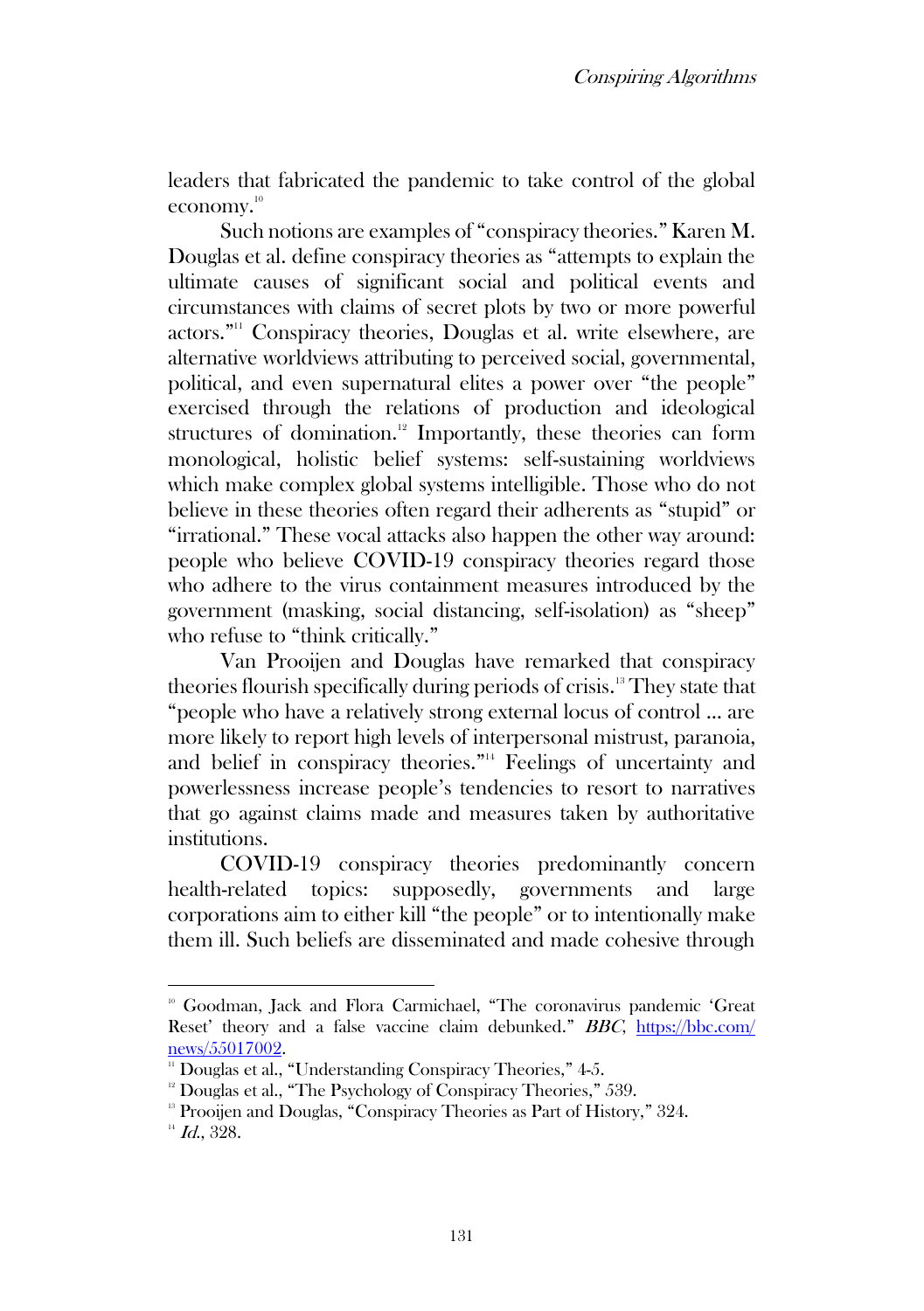online materials and the virtual communities that are organized around these materials. A pandemic has serious social, economic, cultural and political consequences, and its effects on society are strong and internationally overwhelming. When the first vaccine against COVID-19 was developed, many negative responses were posted on the internet through Western social media platforms.<sup>15</sup> As of now, 85% of people search for healthcare information online,<sup>16</sup> where they are susceptible to influence by misleading information. It is necessary to examine the operational structure of the web to understand the spread of COVID-19 conspiracy theories. It is the word "social" in social media, I argue, that strengthens existing coronavirus-related uncertainties and the conspiracy theories sprouting from them.

In recent years, social media has come to play an increasingly large role in facilitating consumption of news and information. This movement has led to an increase in ideological polarization as social media generates so-called echo chambers and filter bubbles,<sup>17</sup> where we are "hearing our own thoughts about what's right and wrong bounced back to us by the television shows we watch, the newspapers and books we read, the blogs we visit online ... and the neighbourhoods we live in." <sup>18</sup> Distrust of authority and conspiracy theories thrive in these environments.<sup>19</sup>

YouTube, a platform on which anyone can post a video on the condition that it follows the content guidelines set by Google is currently the most popular social media website for finding information about health issues.<sup>20</sup> At the same time, there has been a rise in cases of users being affected negatively by misleading information provided by YouTube's recommendation algorithm.<sup>21</sup> With such a multitude of people searching for health information on YouTube, it is necessary to examine the ways in which the

<sup>&</sup>lt;sup>15</sup> Chadwick et al., "Online Social Endorsement and Covid-19 Vaccine Hesitancy in the United Kingdom."

<sup>&</sup>lt;sup>16</sup> Ahmadi et al., "Glioblastoma," 1.

 $17$  Pariser, *The Filter Bubble*, 7.

 $18$  Bishop, *The Big Sort*, 39.

<sup>&</sup>lt;sup>19</sup> Zimmer et al., "Fake News in Social Media," 41.

<sup>&</sup>lt;sup>20</sup> D'Souza et al., "YouTube as a Source of Medical Information on the Novel Coronavirus 2019 Disease (COVID-19) Pandemic," 935.

<sup>&</sup>lt;sup>21</sup> Khorsun, "Understanding and Responding to Algorithm," 1.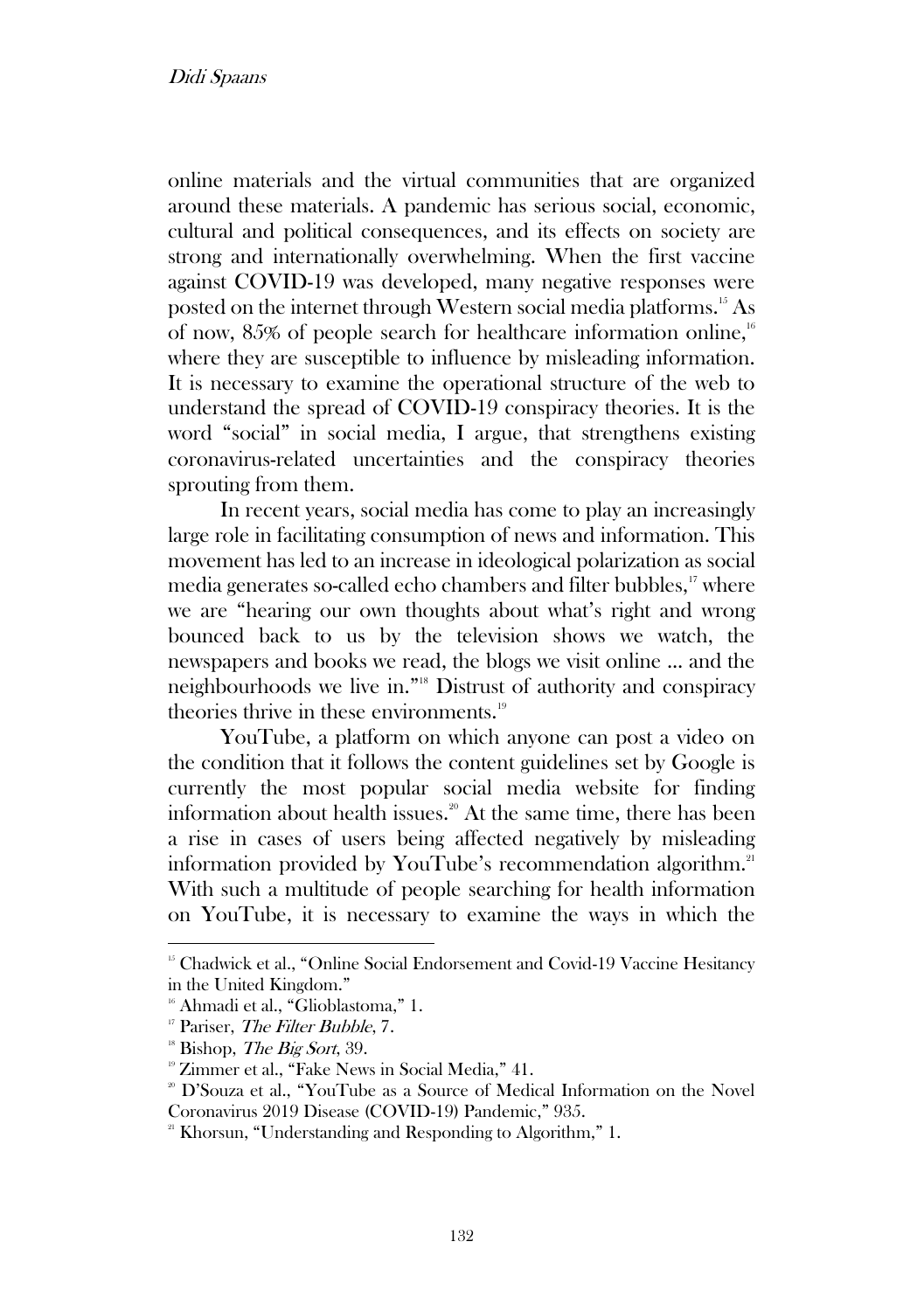platform is structured. How does YouTube's technical design influence and reinforce conspiracy theories related to the COVID-19 crisis and the global vaccination campaign?

Appeals on YouTube to emotion rather than reason have led to a widespread condition of distrust which, in turn, has resulted in a crisis of trust.<sup>22</sup> This crisis of trust corresponds to Lee McIntyre's definition of "post-truth." <sup>23</sup> In critical studies, the term "post-truth" refers to a historical shift in what Foucault calls the "regime of truth," marked by the breakdown and reassembling of a particular apparatus of institutional truth production and maintenance. $24$ However, I believe that it is not fruitful to solely study truth as a philosophical concept. Therefore, this article will leave aside the problem of defining absolute truth in virtual space. Rather than arguing that no truth is possible, which arguably is the same as stating that we will never understand each other, we should examine how truth claims manifest themselves in different spheres of life, be they virtual, cultural, or geographical. I follow N. Katherine Hayles in her argument that digital information is characterized by the "capitalist mode of flexible accumulation." <sup>25</sup> Studying technology alone fails to take into account the ways in which information is implicated in the socio-political structures that make the information society of today possible. As digital culture accelerates the spread of conspiracy theories, it is necessary to study human-technology interaction to understand this spread.

Some conspiracy theories that circulate online are innocuous. Many COVID-19 conspiracy theories are not. Conspiracy-fueled distrust in science during the coronavirus pandemic has led to political polarization around the world and unnecessary loss of life.<sup>26</sup> Because I wish to understand how information circulates on YouTube and how this results in radical polarization, I build upon Jayson Harsin's notion of *emo-truth*. Emo-truth, according to Harsin, is a manner in which truth is performed. Specifically, it is a performance of aggressive and often masculine trustworthiness that

 $2<sup>22</sup>$  McIntyre, *Post-truth*, 1-2.

 $23$  *Ibid.* 

<sup>&</sup>lt;sup>24</sup> Krasmann, "Secrecy and the Force of Truth," 690.

 $25$  Hayles, *How We Became Posthuman*, 131.

<sup>&</sup>lt;sup>26</sup> Havey, "Partisan Public Health," 319.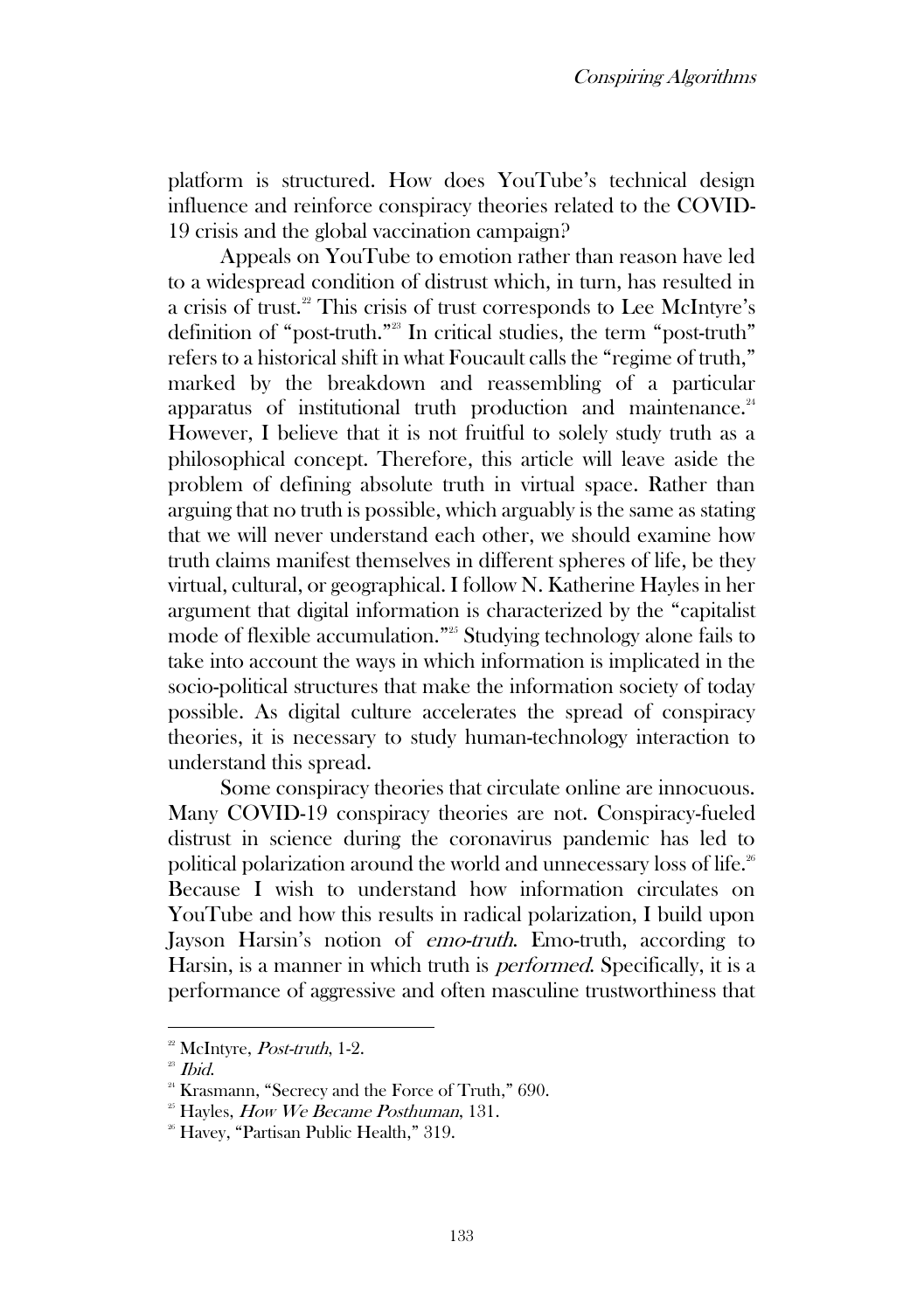corresponds to a code of recognition.<sup>27</sup> We can observe the rhetoric of emo-truth in the most popular anti-vaccination videos on YouTube, which deny scientific expertise and perform displays of hate, violence and rage. The emotionally charged comments under these videos demonstrate that they operate on an affective level. Because these comments, which also contain emo-truth rhetoric, give us insight into the reception of anti-vaccination videos on YouTube, I will also examine them in this study. These videos, each of which appears on YouTube alongside a queue of recommended similar videos, attract a community of like-minded YouTube users who are repeatedly exposed to the same rhetorics. The popularity and similarity of anti-vaccination videos is a product of the YouTube recommendation system, which on the basis of keywords appearing in particular videos determines what content might be recommended to a user. This mediation, I will argue, gives antivaccination videos an inherent affective coherency which is knotted together by the viewer's engagement in these videos through YouTube's recommendation system.

# Algorithms

Algorithms have been silently present throughout the course of this article. The background presence of algorithms is analogous to the manner in which they operate within the current COVID-19 crisis: algorithms control YouTube's video-recommendation system, promoting to viewers content similar to what they have already seen. This reduces the diversity of content consumed by any particular viewer, a process which leads to ideological polarization. When such algorithmically determined processes have consequences impacting global health and public trust in institutions, as is the case in the ongoing COVID-19 crisis, it is important to understand and frame how polarization takes digital form in times of crisis.

When watching a video on YouTube, a viewer will not fail to notice the list of recommended videos displayed at the right side of the webpage. The composition of this list is determined by two elements: the user's search history on YouTube itself and elsewhere, and the user's digital profile, which YouTube determines according

 $2^{\circ}$  Harsin, "Trump l'Œil," 514.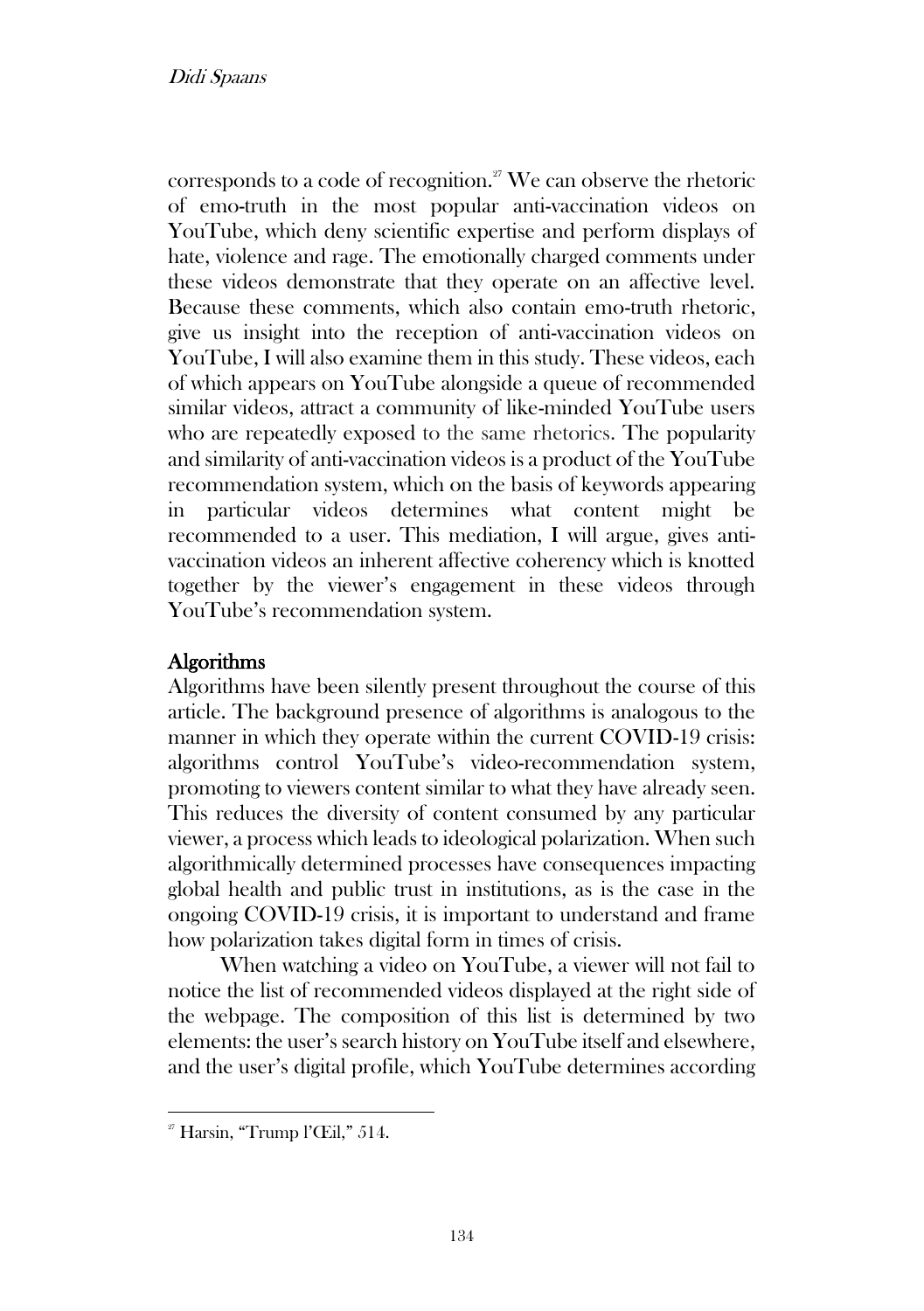to specific algorithms programmed by the platform's developers. Recommending videos to users on the basis of these datasets, YouTube seems to know exactly what each viewer likes, is interested in, and might want to watch next.<sup>28</sup> Selecting one video directs to others similar to the first. This process of data-informed content personalization tends to expose viewers repeatedly to the same or similar content and advertisements. This is the work of the algorithms.

What are algorithms and how can they be understood in relation to YouTube? In the book Introduction to Algorithms, Thomas H. Cormen et al. offer a timely description of the concept:

Now that there are computers, there are even more algorithms and algorithms lie at the heart of computing. … Informally, an algorithm is any welldefined computational procedure that takes some value, or set of values, as input and produces some value, or set of values, as output. An algorithm is thus a sequence of computational steps that transform the input into the output. $29$ 

According to this classic definition, an algorithm is a series of computational instructions put into a machine, which are to be followed step-by-step in order to solve a problem or achieve an optimal result. It is important to note, however, that this definition of an algorithm as a set of defined steps is somewhat of a simplification. What constitutes an algorithm has changed over time and the concept can be approached in a number of ways: technically, computationally, mathematically, politically, culturally, ethically, etc. Technical specialists, social scientists and the broader public consider and implement the term within different contexts.<sup>30</sup> At present, the term refers to more than simply a set of instructions. "Rather," Mazzoti says,

<sup>&</sup>lt;sup>28</sup> Airoldi et al., "Follow the Algorithm," 8.

 $2^{\circ}$  Cormen et al., *Introduction to Algorithms*, xiv.

<sup>30</sup> Gillespie, "Can an Algorithm be Wrong?"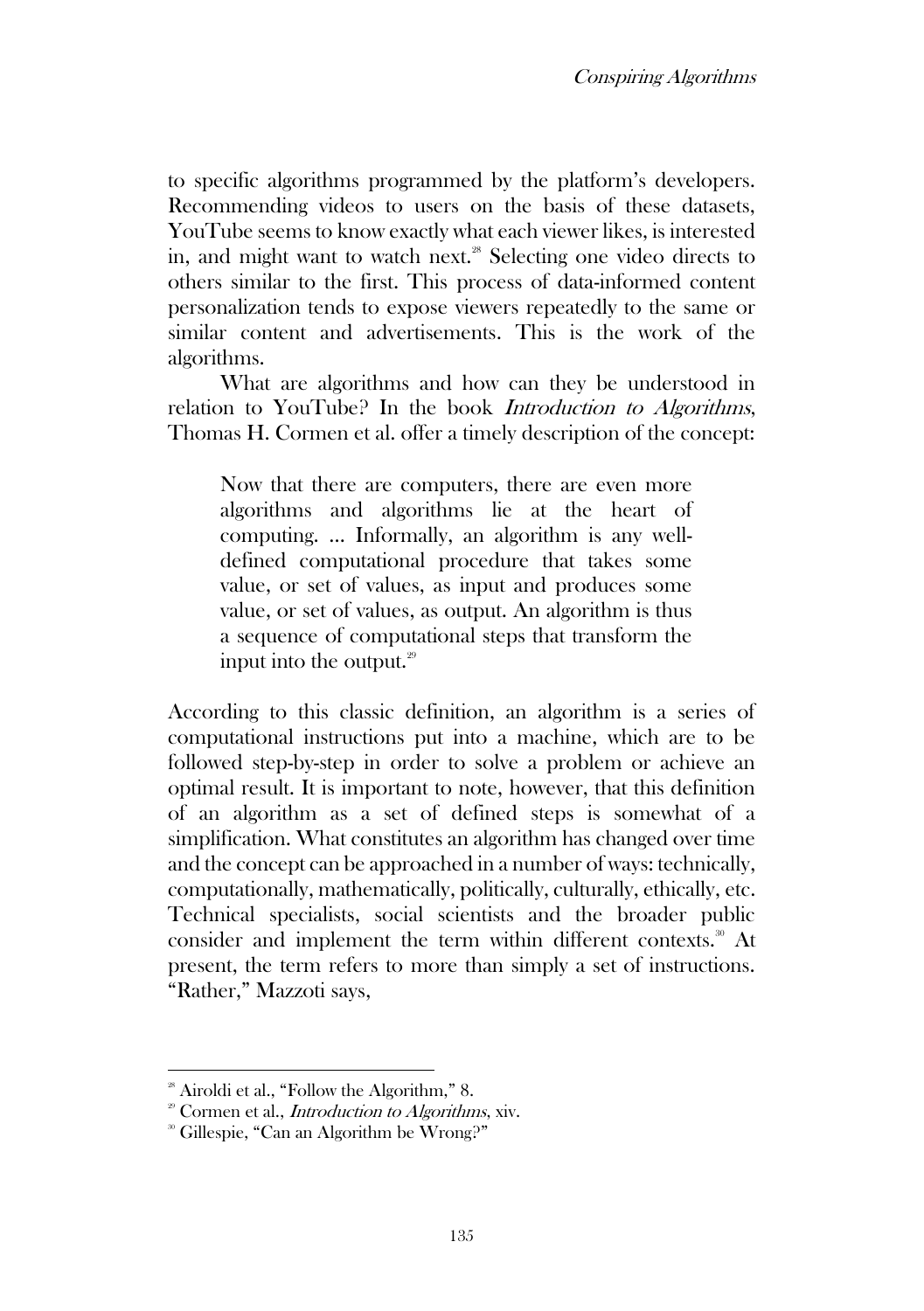the word now usually signifies a program running on a physical machine — as well as its effects on other systems. Algorithms have thus become agents, which is partly why they give rise to so many suggestive metaphors. Algorithms now do things. They determine important aspects of our social reality. They generate new forms of subjectivity and new social relationships.<sup>31</sup>

When placing algorithms within a discursive framework, we should not only be aware of what algorithms are, but also what their application and impact is. What is the role of the programmer in relation to the algorithm? Does the algorithm have agency? If so, what kind of agency is this? What is the role of computer users in relation to algorithmic structures? As algorithms solve problems by organizing what is unorganized, structuring what seems unstructured, they construct order out of chaos. Or as Ulf Otto states, "[t]hey introduce order into the world of data."<sup>32</sup> This observation allows us to see that algorithms are what computers were built for initially: the task of finding order within numbers, reducing thinking to some sort of mechanical repetition. Algorithms calculate new experimental outcomes in order to reach an optimal outcome.<sup>33</sup>

When people speak of "YouTube's algorithm," they often refer to YouTube as a company and the choices it makes. The algorithm, and the way it is structured and implemented, have become one and the same with the company. As Tarleton Gillespie says, "the term [algorithm] offers the corporate owner a powerful talisman to ward off criticism, when companies must justify themselves and their services to their audiences, explain away errors and unwanted outcomes, and justify and defend the increasingly significant roles they play in public life".<sup>34</sup> The algorithm, then, is held responsible for a platform's undesirable effects rather than its designer or the corporate owner. Is YouTube or its algorithm to

<sup>&</sup>lt;sup>31</sup> Mazzotti, "Algorithmic Life," 33.

<sup>&</sup>lt;sup>32</sup> Otto, "Theatres of Control," 125.

<sup>&</sup>lt;sup>33</sup> Amoore, *Cloud Ethics*, 2020.

<sup>&</sup>lt;sup>34</sup> Gillespie, "Can an Algorithm be Wrong?," 21.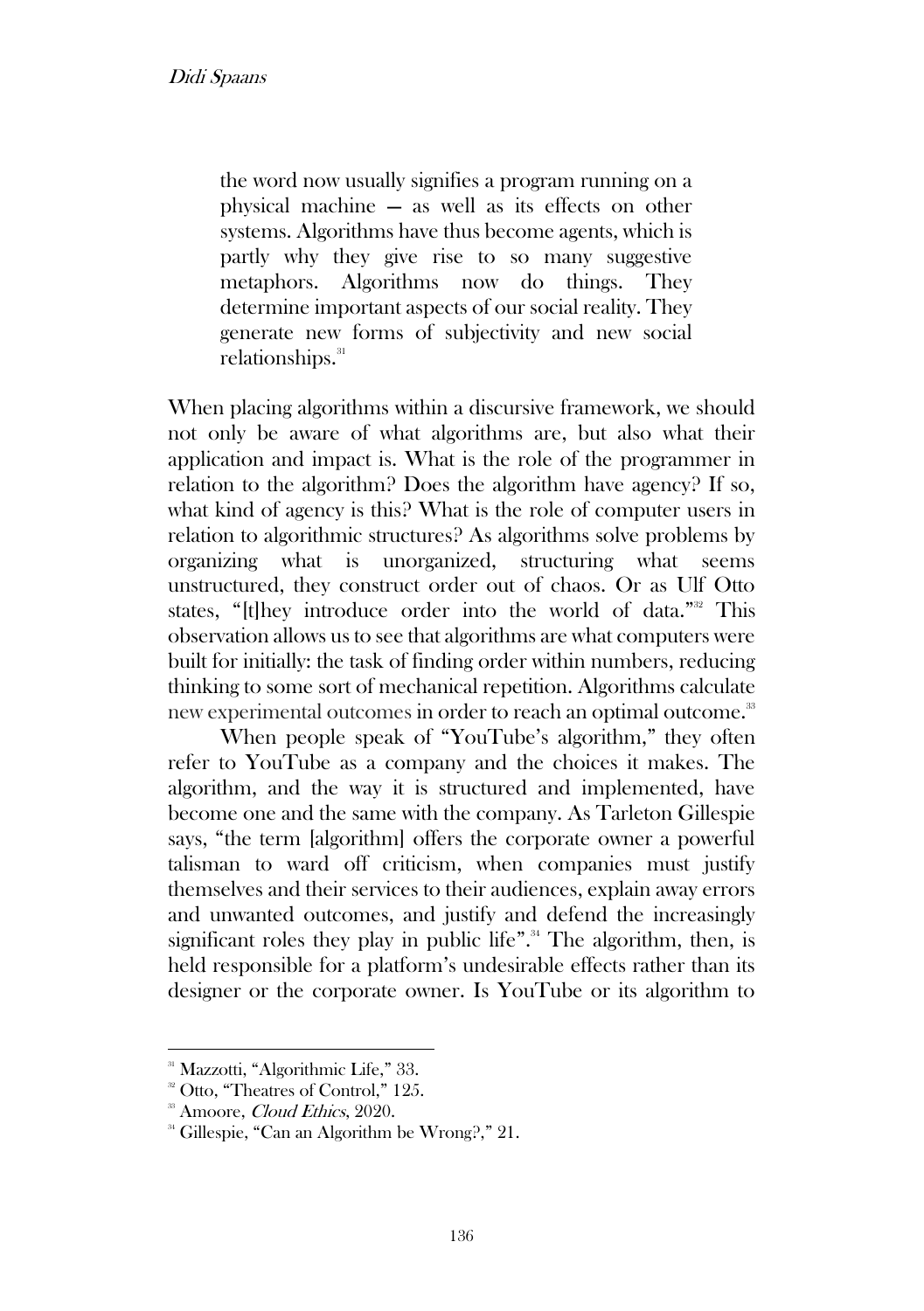blame for the spread on the platform of coronavirus-related misinformation and conspiracy theories?

#### YouTube's recommendation system

To their designers, YouTube's algorithms arise from a certain model: a protocol. This protocol entails the formalization of a goal for the algorithm, which is articulated in code. Ultimately, the company YouTube is organized to make profit, and its development and utilization of algorithmic video-recommendation technology reflects this objective. It is in YouTube's interest to keep the viewer engaged by presenting videos that match the user's interests, because this increases watch time and generates more advertising clicks.<sup>35</sup> YouTube's recommendation algorithm is designed to achieve this engagement by promoting the videos that users are most likely to watch to the end.<sup>36</sup> The recommendation system is optimized for watch-through, because a user who watches a video in its entirety is likely to watch the next recommended video as well. In this way, the user comes in contact with as many advertisements as possible. YouTube profits from selling advertisements, which are placed adjacent to or embedded within videos. For this reason, AutoPlay (where the next video automatically plays without having to select it) is YouTube's default setting, ensuring that users spend as much time as possible watching recommended videos. According to techreporter and data scientist Karen Hao, 70% of all watch-time on YouTube is a result of the platform's algorithmic recommendation system.<sup>37</sup>

This algorithmic recommendation system follows a two-step process to select the particular videos that will be presented to any particular user: firstly, it classifies videos according to a score based on performance analytics. This score is based on several elements including the popularity of the video, the date of its publication, the upload frequency of its creator, the amount of time users spend watching the video, and how long users stay on the platform watching other videos after viewing the video.<sup>38</sup> The second step in

<sup>&</sup>lt;sup>35</sup> Alfano et al., "Technologically Scaffolded Atypical Cognitio," 3.

<sup>36</sup> Ibid.

<sup>37</sup> Hao, "YouTube Is Experimenting."

<sup>38</sup> Davidson et al., "The YouTube Video Recommendation System," 296.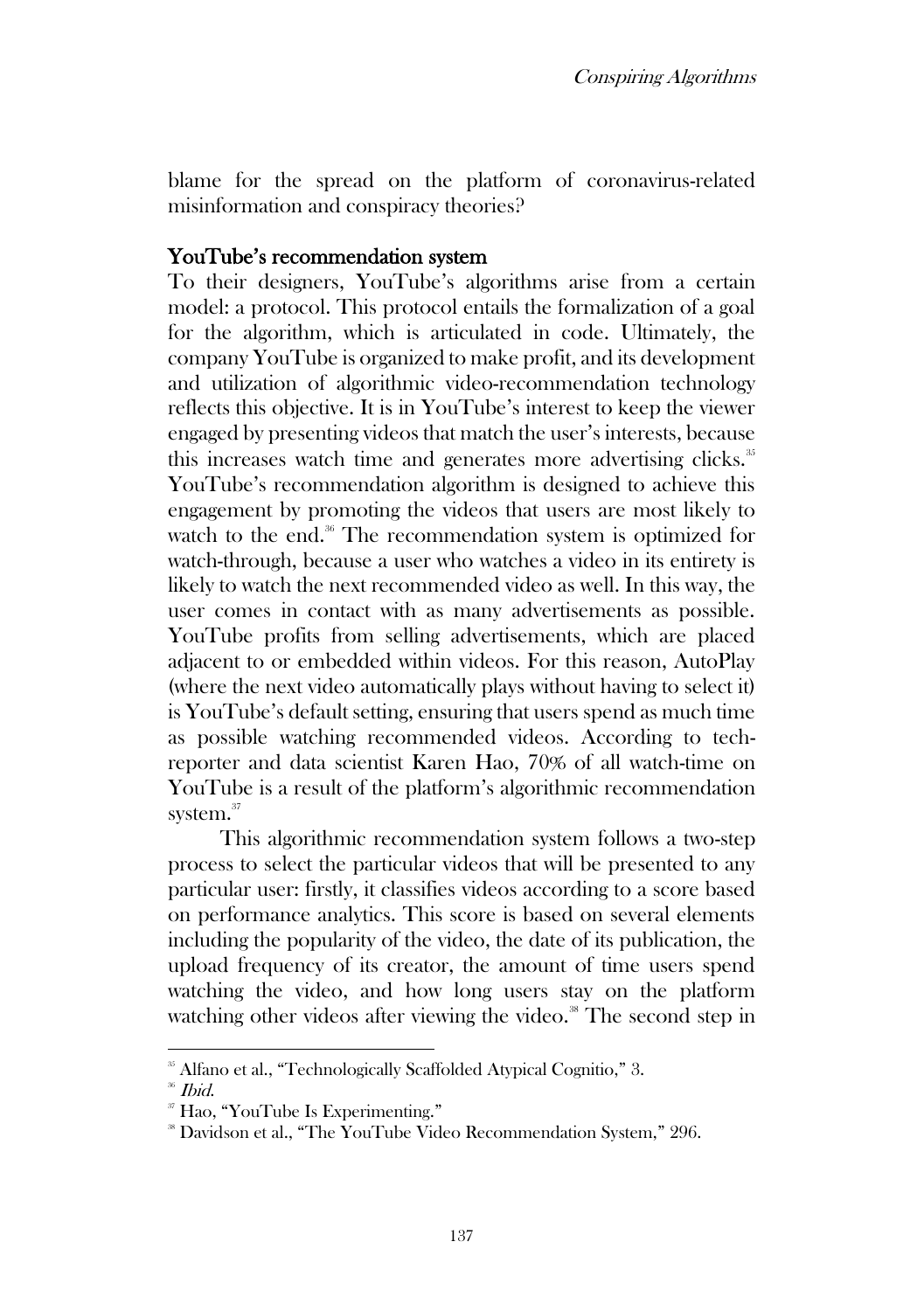the algorithmic recommendation process is matching videos to users. This process is determined by the user's watch history, their subscriptions, and what they *do not* watch.<sup>39</sup>

# Radicalism, echo chambers, and filter bubbles

The design of the above-described algorithmic system may seem innocuous, but it has several problematic consequences. Because the platform is optimized to maintain user engagement, the algorithm tends to offer recommendations that reinforce a viewer's already-existing outlook on the world. Emphasizing the concept of this mere familiarity effect, Alfano et al. note that "people tend to develop positive associations with the things, people, and concepts to which they've been directly exposed."<sup>40</sup> Furthermore, they state that "people tend to believe or think they know the things that they've encountered before." <sup>41</sup> The effectiveness of YouTube's algorithm comes from its having been designed with two psychological considerations in mind: a viewer desires enjoyment, and a viewer is inclined to believe information that conforms to their worldview. YouTube praises itself for the way, they say, the platform creates communities. YouTube content creators (so-called YouTubers) mirror this language. Popular YouTubers often use nicknames for their audiences which suggest that these audiences are communities united in common interest.<sup>42</sup> The danger lurking in this interplay between the algorithm and its psychological effects is that it has the ability to generate echo chambers and filter bubbles rather than heterogeneous communities.

Dubois and Blank define the concept of echo chamber as "a situation where only certain ideas, information and beliefs are shared." <sup>43</sup> Echo chambers occur when people with similar interests and ideology interact primarily with like-minded people in a closed group. When certain beliefs are stimulated by communication

<sup>39</sup> Ibid.

<sup>&</sup>lt;sup>40</sup> Alfano et al., "Technologically Scaffolded Atypical Cognitio," 8-9.

 $41$  Id., 9

<sup>&</sup>lt;sup>42</sup> Examples of these are some of the most-viewed YouTubers, such as PewDiePie (108 million subscribers), who calls his fan base "bros" and James Charles (25,5 million subscribers) "sisters."

<sup>&</sup>lt;sup>43</sup> Dubois and Blank, "The Echo Chamber is Overstated," 729.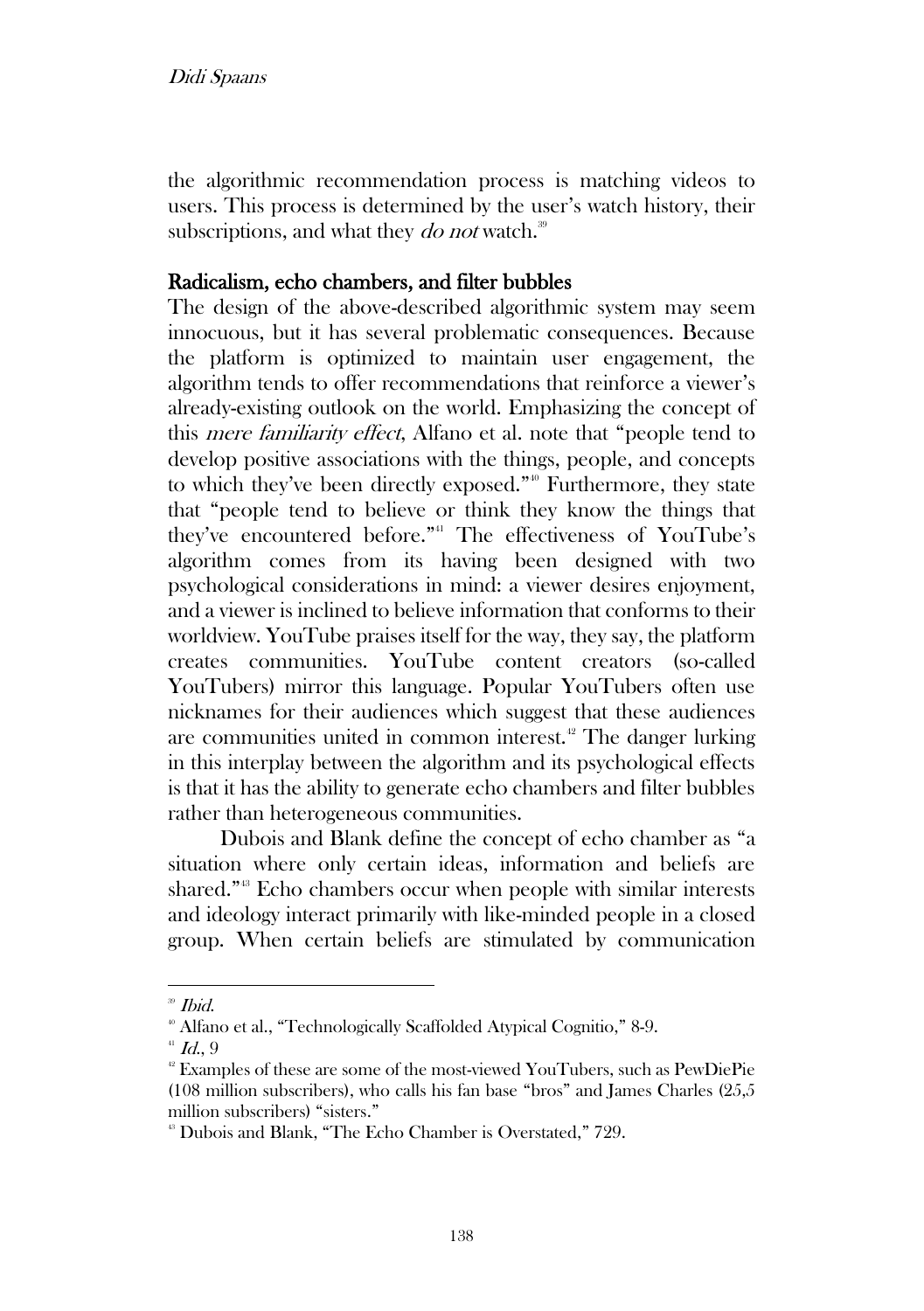inside an isolated system, internet users become entangled within a web of selective exposure. Hence, echo chambers are primarily formed by users. Filter bubbles, alternatively, are a form of "algorithmic filtering which personalizes content presented on social media." <sup>44</sup> Through personalized search engine results and recommendation systems, filter bubbles aggravate a user's inclination to search for and consume media content that reinforces the user's existing ideas, swiftly entrapping people in knowledgeclosed circles.<sup>45</sup> In that they can distort one's reality in ways that cannot be altered by outside sources, echo chambers and filter bubbles have the potential to create significant barriers to critical discourse.

A second peril of YouTube's recommendation algorithm is that it seems to favor divisive, extreme and sensational content.<sup>46</sup> This kind of extreme content thrives within the recommendation system because it is highly effective in capturing a user's sustained attention, which is, as mentioned before, one of the key metrics YouTube uses to sell advertisements. As a result, Röchert et al. explain that "[t]he YouTube recommendation algorithm partially paves the way for staying on the politically extreme path, especially if the user has had the impulse to visit something politically extreme from the beginning." <sup>47</sup> But this is not always the case, Marc Tuters observes: "[a]cademic researchers exploring this phenomenon have … found that YouTube's 'recommendation algorithm' has a history of suggesting videos promoting bizarre conspiracy theories to channels with little or no political content." <sup>48</sup> Working within a continuous feedback loop of metrics data, algorithms are optimized to recommend content that users are most likely to watch. Extreme and sensational content is successful not just because it is more interesting than the sobering reality,<sup>49</sup> but also because algorithms

 $44$  Id., 731.

<sup>&</sup>lt;sup>45</sup> Pariser, The Filter Bubble, 10.

<sup>46</sup> Papadamou et al., "Understanding the Incel Community on YouTube."

<sup>47</sup> Röchert et al., "The Homogeneity of Right-wing Populist and Radical Content in YouTube Recommendations."

<sup>&</sup>lt;sup>48</sup> Tuters, "Fake News and the Dutch YouTube Political Debate Space," 217.

<sup>49</sup> Vosoughi et al., "The Spread of True and False News online," 1147.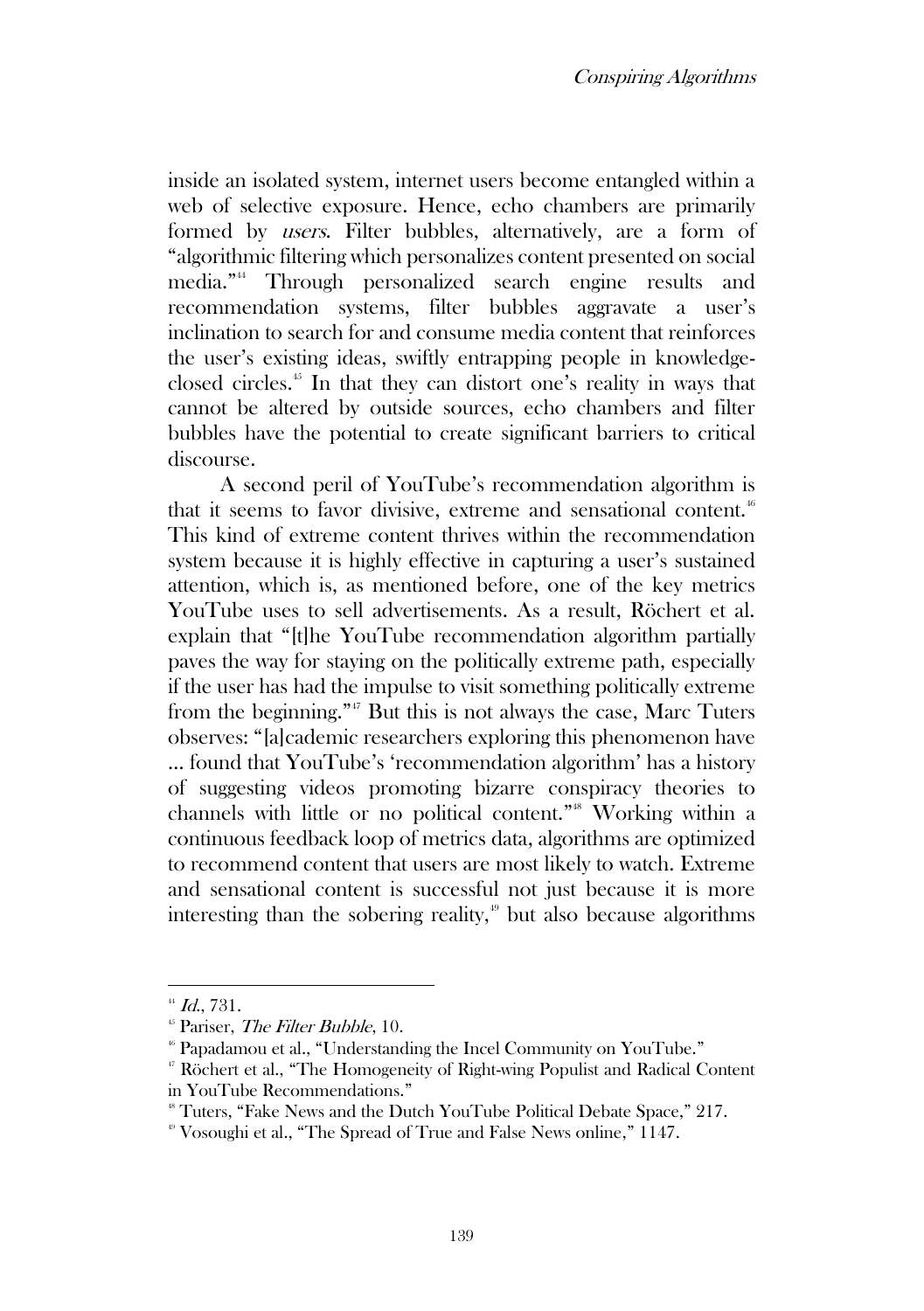operate in formats that engage a large number of users and learn from their engagement.

As a result, algorithmic recommendation procedures serve users with content that confirms their existing worldview. The fact that the recommendation system favors extreme content plays a major role in spreading and reinforcing radical ideas.

### The Great Ban

YouTube's algorithms, I have argued, lead users onto following specific ideological paths. But during the process of writing this article, I stumbled upon a problem that simultaneously demonstrated and frustrated my research. It had been my intention to investigate the algorithmic paths that facilitate the spread of holistic conspiracy theories which, in turn, carry enormous political and social consequences. However, in March 2021 the direction of my research was interrupted when YouTube started a campaign to actively ban videos containing material contradicting healthcare information issued by the WHO. $^{50}$  In my argument above, I have considered the algorithm — a highly complex theoretical term within the humanities $5<sup>51</sup>$  — according to an assumption that for YouTube its sole purpose is to serve the commercial objective of maximizing the amount of time that users spend watching YouTube videos. While I was familiar with YouTube's fight against conspiracy theories, I was not aware of its active cancellation of COVID-19, and specifically anti-vaccination related, misinformation. The ban on videos countering information provided by health organizations such as the WHO involves an altered algorithm as well.<sup>52</sup> Users interested in anti-vaccination-related videos no longer see content reinforcing such ideas, as this content is either deleted at all or removed from the list of recommended content. This is an extremely political choice on behalf of YouTube: they are making a truth claim that denies alternative worldviews. For this reason, I have added another

<sup>&</sup>lt;sup>50</sup> YouTube, "Community guidelines,"

https://www.youtube.com/howyoutubeworks/policies/community-guidelines/.

<sup>&</sup>lt;sup>51</sup> Kátai, "The Challenge of Promoting Algorithmic Thinking," 287.

<sup>&</sup>lt;sup>52</sup> Also see: Cooper, Paige, "How does the Youtube Algorithm Work? A Guide to Getting More Views," Hootsuite, 18 August 202[0,](%20) [https://blog.hootsuite.com/how](https://blog.hootsuite.com/how-the-youtube-algorithm-works/)[the-youtube-algorithm-works/.](https://blog.hootsuite.com/how-the-youtube-algorithm-works/)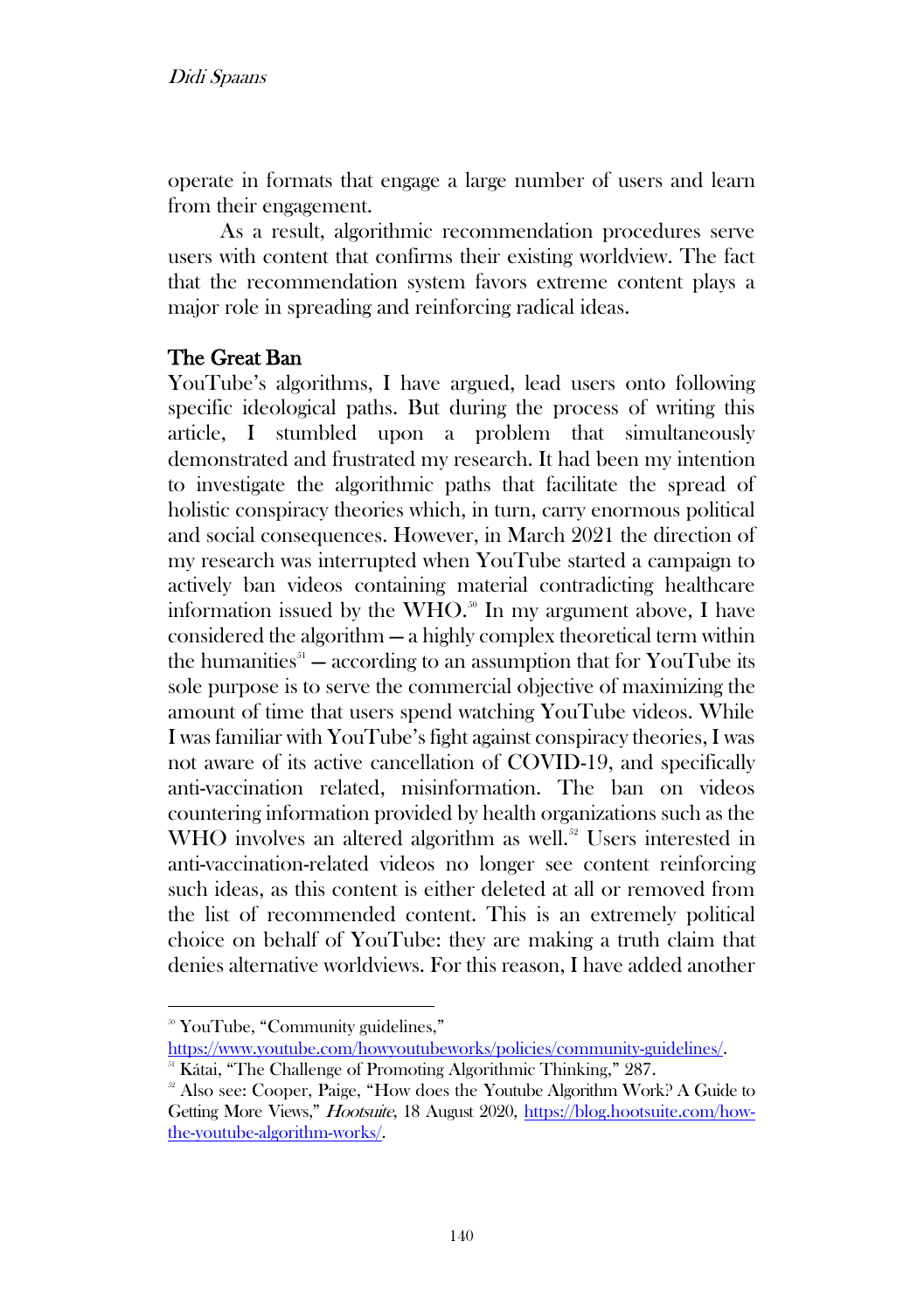dimension to the question as to what role algorithms play in the spread of disinformation in times of COVID-19: what are the political implications of YouTube's claim for truth?

Videos spreading coronavirus-related conspiracy theories and misinformation about vaccines are not the only kind of content that YouTube moderates. Videos containing pornography, flat earth theories, and neo-Nazi propaganda have, since prior to the pandemic, been routinely "cropped" from the algorithm. The algorithmic suppression of videos on these topics, as well as on coronavirus skepticism, has led to the advent of "borderline content" that tests the limits of YouTube's content rules. This kind of content continues to be recommended by the algorithm because, despite its borderline-objectionable themes, it tends to generate views. COVID-19 anti-vaccination content is especially potent as "borderline content" because the COVID-19 anti-vaccination movement is relatively young, such that the border between acceptable and unacceptable vaccine-related content is not yet clearly defined. Inappropriate and divisive content should be banned according to YouTube's policy. These videos, however, concur with the recommendation algorithm's overall goal, which is to generate views.

### Emo(tional) truth on Sky News Australia

In order to detect the "borderline" quality in anti-vaccination videos, I employ Jayson Harsin's idea of emo-truth, which he defines as follows:

Emo-truth then is truth that often appears as "losing control." While the surrounding promotional culture demands bragging (and that people be inured to it), emo-truth refers to the implosion of emotion, knowledge, and trust, in truth-telling/trust-giving and truth recognition and trust-granting. Emo-truth is aggressive, and must mix boasting with insults, attacks, and outrage. It must perform authenticity or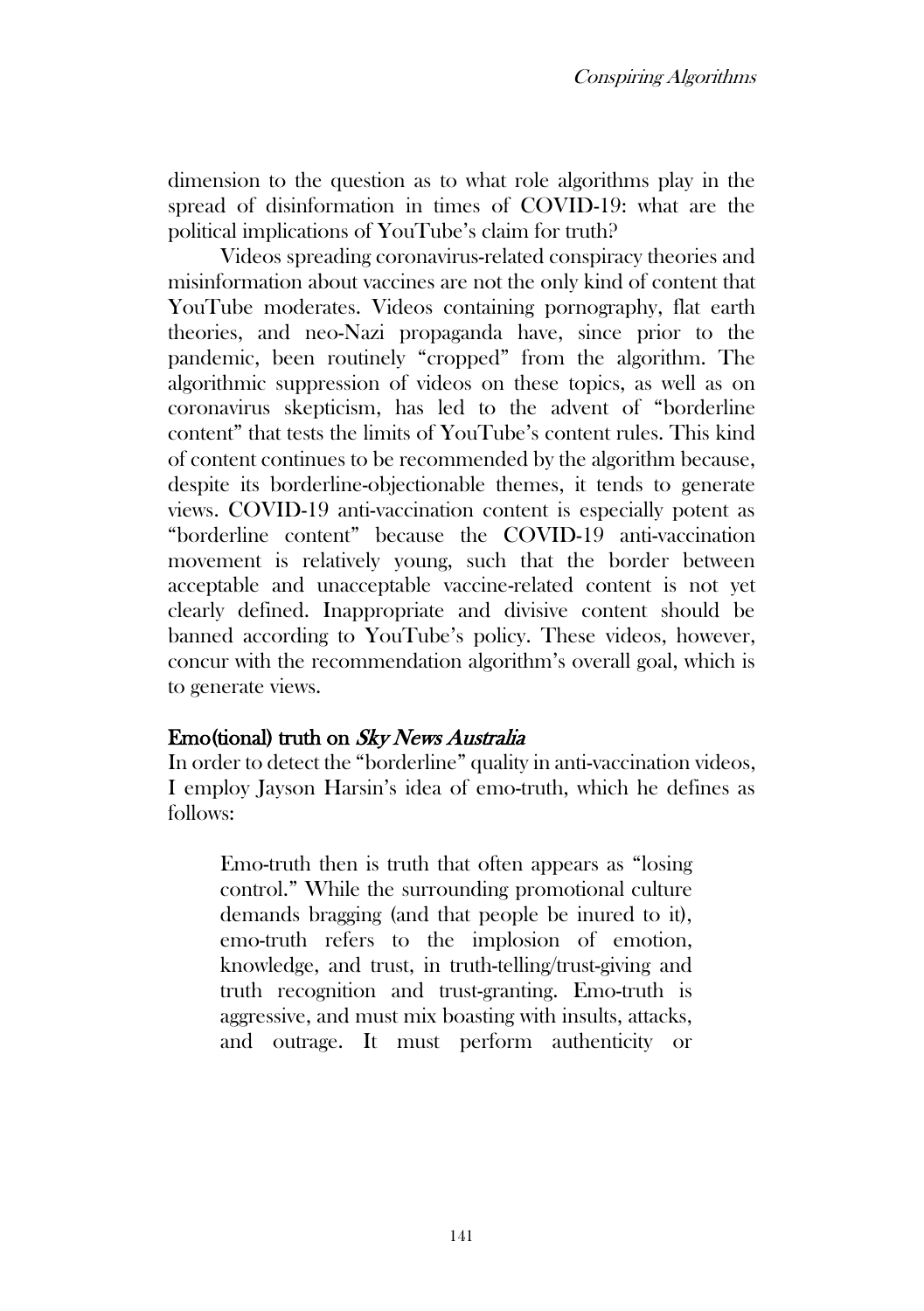truthfulness as aggressive emotion, in order to garner "active trust".<sup>53</sup>

In short, emo-truth is where emotion serves an inference. It interferes with a user's affective response and has the potential to alter one's entire belief system.<sup>54</sup> Harsin takes Donald Trump's media persona as a prime example of the inherently aggressive emotruth rhetoric, stating that the former President's extreme expressions, boastfulness, and willingness to insult are examples of emo-truth's inherently aggressive rhetoric. Harsin names several specific aspects of Trump's digital persona that utilize emo-truth rhetoric: the abundant use of capital letters and exclamations in his social media posts, his brash body language, and the sarcastic and mocking tone of his voice all contribute to the "outrageousness" of his political communication.<sup>55</sup> Very often, the information Trump attempts to convey through his words, be they verbal or textual, is loaded with racism, sexism and xenophobia. In this, Trump's digital persona is exemplary of emo-truth rhetoric.

If the algorithm were granted any kind of anthro-pomorphistic qualities, it would 'like' the emo-truth rhetoric. Many of the videos that it recommends most frequently have sensationalizing all-caps titles containing exclamation points and other "clickbait" devices. The effect of Donald Trump's emo-truth rhetoric is that not only his partisans become attracted to his social media posts. Even those who do not support Trump's political agenda can be fascinated by the manner in which he expresses himself on social media. Guillaume Chaslot, a former Google employee who helped to program YouTube's recommendation algorithm, writes that "[e]ven if a user notices the deceptive nature of the content and flags it, that often happens only after they've engaged with it … As soon as the AI learns how it engaged one person, it can reproduce the same mechanism on thousands of users." <sup>56</sup> As a consequence, both the

 $\rm{^{33}}$  Harsin, "Trump l'Œil," 516.

 $^{54}$  Id., 520.

 $^{55}$  Id., 519.

<sup>&</sup>lt;sup>56</sup> Chaslot, Guillaume, "The toxic potential of YouTube's feedback loop," Wired (13 July 2019), [https://www.wired.com/story/the-toxic-potential-of-youtubes](https://www.wired.com/story/the-toxic-potential-of-youtubes-feedback-loop/)[feedback-loop/;](https://www.wired.com/story/the-toxic-potential-of-youtubes-feedback-loop/) See, as an example, Donald Trump's post on his (meanwhile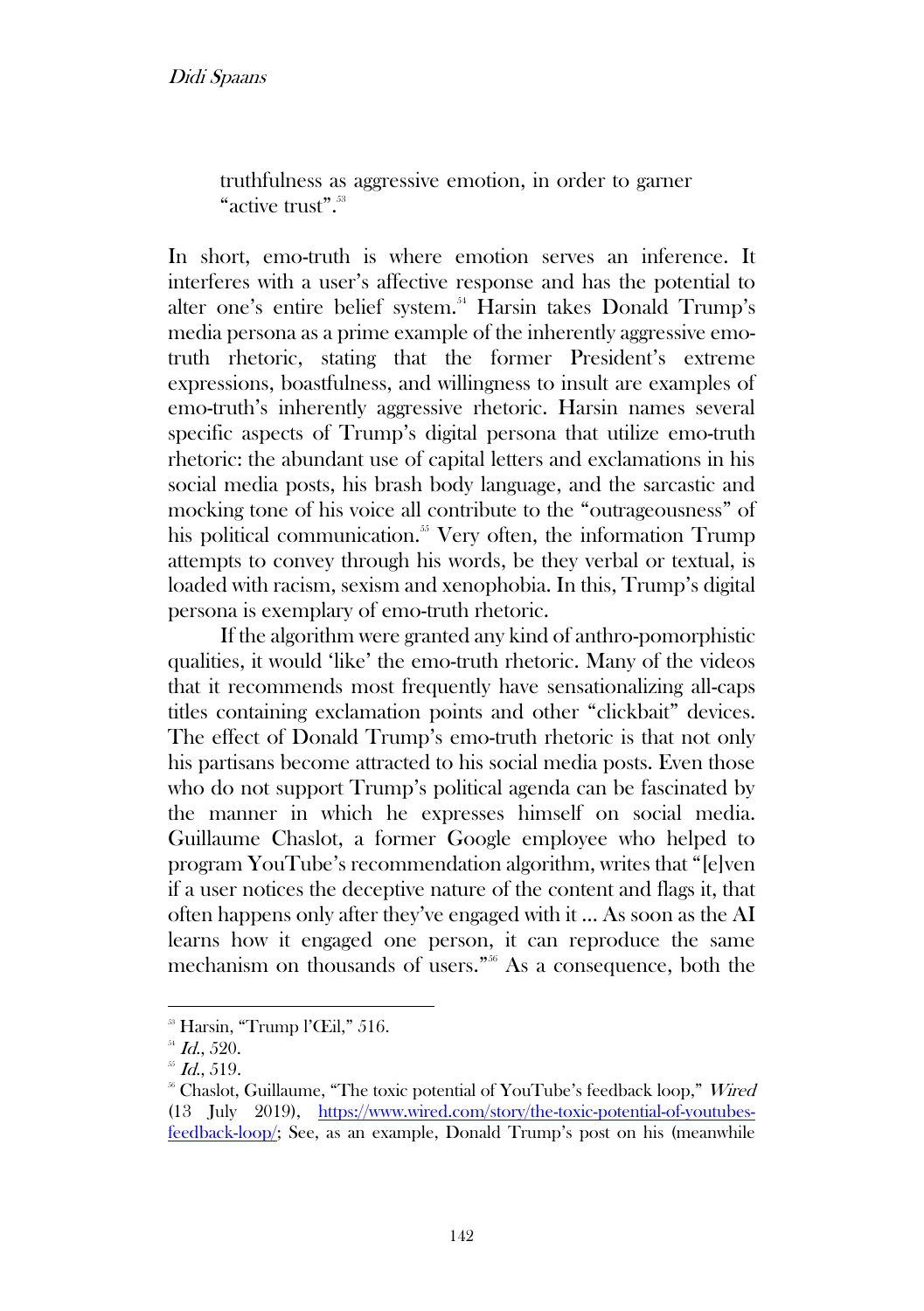algorithm and the user contribute to the promotion of deceptive content. Algorithmic recommendation of content based on user engagement frequently entails the promotion of incendiary and controversial content. The more borderline a video is relative to YouTube's content moderation policy, the more engagement it generates. As recommendation algorithms are informed by user activity, they prefer content that provokes the engagement of its viewers. A single click can be enough.

Emo-truth rhetoric is strongly present in COVID-19 conspiracy and anti-vaccination videos, as well as in the comment sections of these videos. Two examples of videos which use emotruth rhetoric are "There is a 'disturbing' element to the vaccine rollout" <sup>57</sup> and "Australians must know the truth - this virus is not a pandemic." <sup>58</sup> Both of these videos were uploaded to YouTube by Sky News Australia, a right-wing 24-hour news channel that, at the moment of writing, has 1.47 million subscribers on YouTube. Despite this channel being favorable to COVID-19 conspiracy theories and encouraging anti-vaccination sentiment, its videos remain online as of May 2021.<sup>59</sup> This could be because Sky News Australia has been in a business partnership with YouTube, since mid-2019.<sup>60</sup> As a result of this partnership, both parties have mutual

removed) Twitter page: "To Iranian President Rouhani: NEVER, EVER THREATEN THE UNITED STATES AGAIN OR YOU WILL SUFFER CONSEQUENCES THE LIKES OF WHICH FEW THROUGHOUT HISTORY HAVE SUFFERED BEFORE. WE ARE NO LONGER A COUNTRY THAT WILL STAND FOR YOUR DEMENTED WORDDS OF VIOLENCE & DEATH. BE CAUTIOUS!" (posted 22 July 2018).

 $57$  "There is a 'disturbing' element to the vaccine rollout," Sky News Australia, YouTube, (25 February 2021[\),](http://www.youtube.com/watch?v=Wa1oZV7O3h0) https:/[/www.youtube.com/watch?v=Wa1o](http://www.youtube.com/watch?v=Wa1o‌ZV7O3h0) [ZV7O3h0.](http://www.youtube.com/watch?v=Wa1o‌ZV7O3h0)

<sup>&</sup>lt;sup>58</sup> "Australians must know the truth - this virus is not a pandemic," Sky News Australia. YouTube, (16 September 2020), [https://www.youtube.com/watch?v=kGBEaYEtiys.](https://www.youtube.com/watch?v=kGBEaYEtiys)

<sup>59</sup> See other titles of Sky News Australia's videos in regard to COVID-19: "Vaccine passports place all of our freedoms under threat" (21 April 2021), "Vaccine passports 'serious concern' for humanity's 'freedoms' and 'social interaction'" (15 April 2021), "The Great Reset is a 'coup' by the globalist elite" (11 February 2021), and "Plans to use COVID for Great Reset are 'very sinister'" (8 February 2021).

<sup>60</sup> Blackiston, Hannah, "Sky News partners with YouTube, Microsoft News, Facebook and Taboola on content distribution deals." Mumbrella, 5 August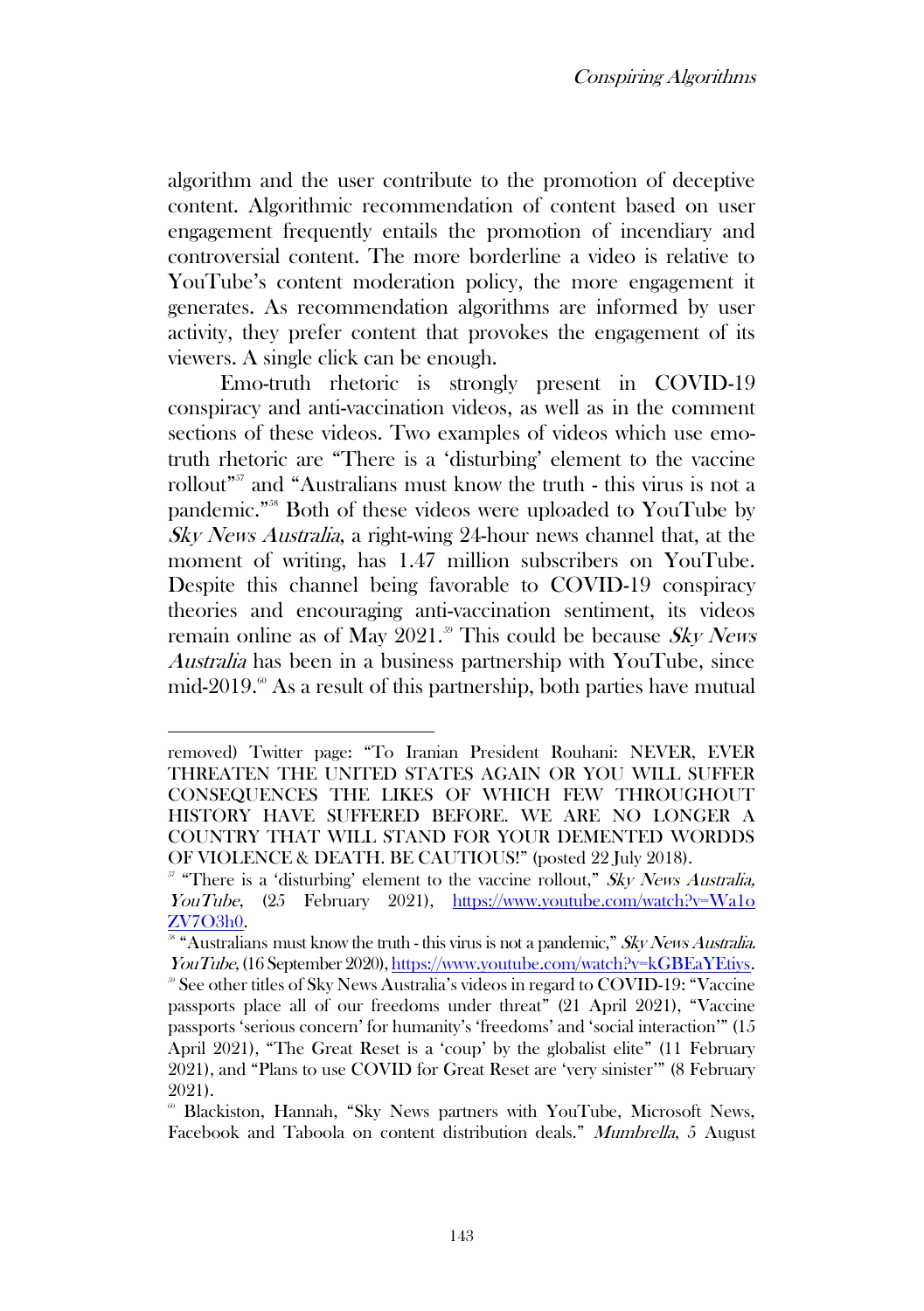financial interests. From its launch in 1996 to its takeover in 2018, Sky News Australia was little more than an oddity, located at the periphery of the Australian broadcasting system and watched only by a few distracted channel-hoppers. $61$  When it started to shift its focus to digital platforms — hiring former Daily Telegraph digital editor Jack Houghton, entering partnerships with social media platforms, and covering non-Australian cultural figures such as Donald Trump, Greta Thunberg and Meghan Markle — the channel experienced an explosive growth in popularity. With its provocative right-wing editorial stance, Sky News Australia produces highly partisan opinion content targeted at a global audience. The channel's response to the COVID-19 outbreak and the ensuing crisis has been to double down on their digital strategy: they frequently post videos that deny the existence of COVID-19, insinuate that the virus was man-made, demonize scientific institutions, and encourage anti-vaccination sentiment.

The videos "There is a 'disturbing' element to the vaccine rollout" and "Australians must know the truth - this virus is not a pandemic," as of May 2020 viewed an astonishing 1.4 million and 4.1 million times, respectively, are two products of this strategy. Both show Australian commentators and interviewees discussing the coronavirus and international vaccine production and distribution. One of these commentators is Alan Jones, whom Business Insider describes as "among the most sensationalist out of all the hosts."<sup>62</sup> Jones' catchpenny statements fit within the emo-truth rhetoric Harsin proposes, for example when he says: "What I do find more disturbing is the fact  $-$  I'm sure you're not aware of this  $-$  [that] healthcare providers and doctors have [been] banned from revealing which vaccine they're offering." This assertion is proven to be

<sup>201</sup>[9,](https://mumbrella.com.au/sky-news-partners-with-youtube-microsoft-news-facebook-and-taboola-on-content-distribution-deals-592069) [https://mumbrella.com.au/sky-news-partners-with-youtube-microsoft-news](https://mumbrella.com.au/sky-news-partners-with-youtube-microsoft-news-facebook-and-taboola-on-content-distribution-deals-592069)[facebook-and-taboola-on-content-distribution-deals-592069.](https://mumbrella.com.au/sky-news-partners-with-youtube-microsoft-news-facebook-and-taboola-on-content-distribution-deals-592069)

 $\alpha$ <sup>61</sup> Davies, Anne, "Sky News Australia is tapping into the global conspiracy set  $\alpha$ and it's paying off," The Guardian, 23 February 202[1,](https://www.theguardian.com/australia-news/2021/feb/24/sky-news-australia-is-tapping-into-the-global-conspiracy-set-and-its-paying-off) [https://theguardian.com/](https://theguardian.com/australia-news/2021/feb/24/sky-news-australia-is-tapping-into-the-global-conspiracy-set-and-its-paying-off) [australia-news/2021/feb/24/sky-news-australia-is-tapping-into-the-global](https://theguardian.com/australia-news/2021/feb/24/sky-news-australia-is-tapping-into-the-global-conspiracy-set-and-its-paying-off)[conspiracy-set-and-its-paying-off.](https://theguardian.com/australia-news/2021/feb/24/sky-news-australia-is-tapping-into-the-global-conspiracy-set-and-its-paying-off)

 $\degree$  Wilson, Cam, "Th digital, the right-wing material is  $24/7$ : How Sky News quietly became Australia's biggest news channel on social media," Business Insider, 6 November 2020, [https://www.businessinsider.com.au/sky-news-australia-biggest](https://www.businessinsider.com.au/sky-news-australia-biggest-social-media-channel-culture-wars-2020-11)[social-media-channel-culture-wars-2020-11.](https://www.businessinsider.com.au/sky-news-australia-biggest-social-media-channel-culture-wars-2020-11)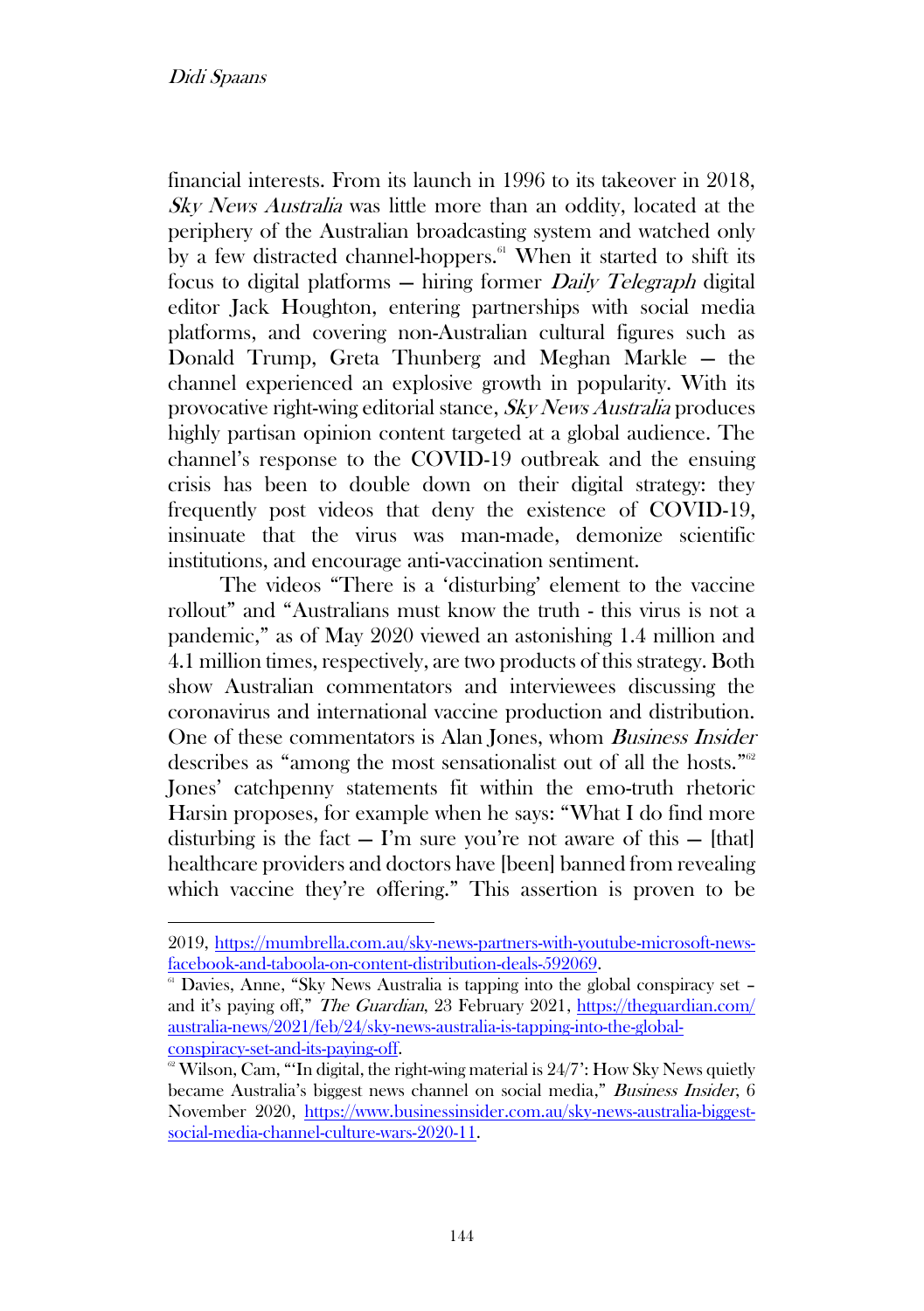untrue, as visitors to the website of the Australian Government Department of Public Health can find which vaccine they will receive.<sup>63</sup> Jones' use of emotional emphasis to make questionable statements sound convincing is a strategy of emo-truth rhetoric. Intonation allows what is proven false to be claimed as true.

By deploying words such as "disturbing," "disgraceful," and "terrifying," these  $SkyNews$  Australia videos illustrate Harsin's point that "[e]mo-truth pertains to a style (regardless of content that might be false) that is highly aggressive; it often demonstrates outrage, disgust, and humiliation." <sup>64</sup> People often perceive these emotions to be in themselves "indexical signs of truth and/or honesty, because they supposedly are harder to fake."<sup>65</sup> We detect this emotional rhetoric when the commentators position themselves in their accounts of the "truth," as in lines like "that is how <sup>I</sup> felt, when the government paid millions of dollars, of our money for a lump of land in Leppington<sup>"66</sup> and "that's what I have been saying for months." <sup>67</sup> Both of these lines are articulated in tones indicating feelings of stress, alarm and anger. Conveying these feelings, the commentators of Sky News Australia position themselves as "the voice of the people." The commentators become whistleblowers of the truths that government and scientific authorities do not share with the public. The title "Australians *must* know the truth," which implies that Australians are being lied to, also demonstrates this selfpositioning by the commentators. Both videos downplay the risk of COVID-19 and undermine the efficacy of the vaccines.

Harsin states that "[e]mo-truth pertains first to the perception by citizen-audiences that someone is a truth-teller because they address supposedly hot button topics, too controversial for more cowardly communicators to touch."<sup>68</sup> Sky News Australia continually claims to have inside information, implying that to ignore any of

<sup>&</sup>lt;sup>63</sup> See: "[Which COVID-19 vaccine will I receive?,](https://www.health.gov.au/initiatives-and-programs/covid-19-vaccines/getting-vaccinated-for-covid-19/which-covid-19-vaccine-will-i-receive)" Australian Government [Department of Health](https://www.health.gov.au/initiatives-and-programs/covid-19-vaccines/getting-vaccinated-for-covid-19/which-covid-19-vaccine-will-i-receive), [https://www.health.gov.au/initiatives-and-programs/covid-](https://www.health.gov.au/initiatives-and-programs/covid-19-vaccines/getting-vaccinated-for-covid-19/which-covid-19-vaccine-will-i-receive)[19-vaccines/getting-vaccinated-for-covid-19/which-covid-19-vaccine-will-i-receive.](https://www.health.gov.au/initiatives-and-programs/covid-19-vaccines/getting-vaccinated-for-covid-19/which-covid-19-vaccine-will-i-receive)

<sup>&</sup>lt;sup>64</sup> Harsin, "Post-truth Populism," 46.

<sup>&</sup>lt;sup>65</sup> Ibid.

 $66$  "There is a 'disturbing' element to the vaccine rollout," Sky News Australia.  $67$  *Ibid* 

 $\textdegree$  Harsin, "Post-truth Populism," 45.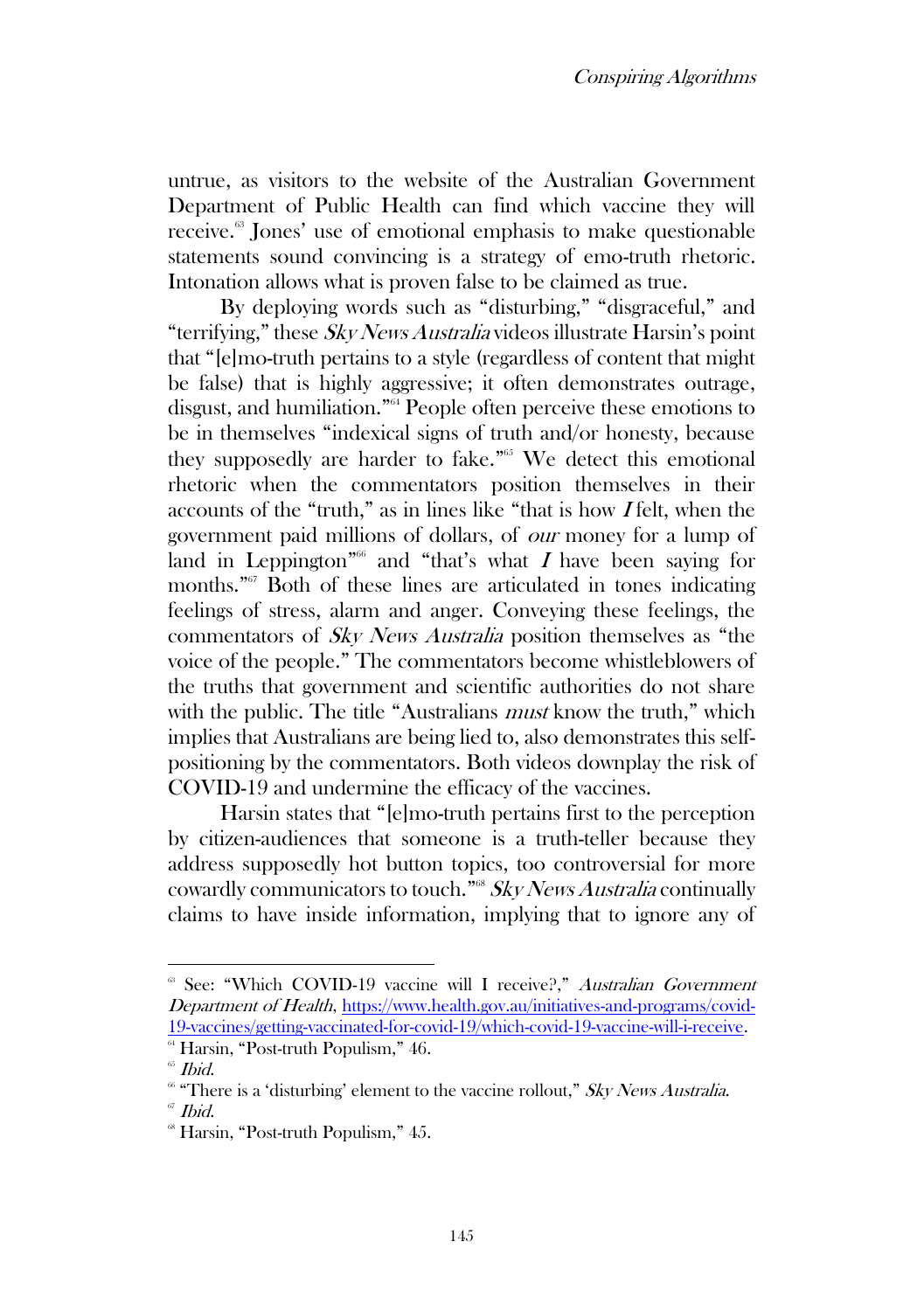their claims or suggested actions will bring serious adverse consequences. By targeting an audience that is already vaccinehesitant and winning the active trust of this audience, Sky News Australia's emo-truth rhetoric only reinforces the mistrustful viewer's idea that governments and health institutions are deceitful. The overall sentiment in the comments sections of these videos illustrate the perception of  $S_{k}$  News as the ultimate truth-teller. Comments such as "Thank you SkyNews Australia for telling society a TRUTH. Unfortunately it's very rare these days to hear something like that from world media," <sup>69</sup> "It's bad when US citizens have to get their news from Australia," <sup>70</sup> and "Thank you AUSTRALIA Sky News. From USA..OUR NATION IS CENSORED LIKE COMMUNIST CHINA," <sup>71</sup> exemplify a belief amongst viewers that Sky News Australia is the only source of substantial and trustworthy news. Furthermore, the blusterous rhetoric of these comment sections mirror the emo-truth performance of the videos themselves: displays of emo-truthful investment are, following Harsin, insulting and boasting modes, expressed textually through an abundance of exclamation points and capitalized words.<sup>72</sup> Such comments are, Rose-Stockwell contends, "strong indicators of engagement." <sup>73</sup> When processed through YouTube'srecommendation algorithm, "[t]his kind of divisive content will be shown first, because it captures more attention than other types of content." <sup>74</sup> When users are engaged, the algorithm is as well.

In closely examining the comments sections of the two videos, we find that another misinformation-related danger lurks, however subtle it may be. Although several videos published on Sky News Australia's YouTube channel are sympathetic to conspiracy theories involving the Great Reset, Bill Gates, and vaccine-induced DNA alteration, the two videos that I discuss above are not among them.

<sup>69</sup> YouTube comment, "Australians must know the truth: the virus is not a pandemic," Sky News Australia.

 $\sqrt[70]{\text{YouTube comment}}$ , "There is a 'disturbing' element to the vaccine rollout,"  $S\&V$ News Australia.

<sup>&</sup>lt;sup>71</sup> YouTube comment, "There is a 'disturbing' element to the vaccine rollout,"  $Sky$ News Australia.

<sup>72</sup> Harsin, "Trump l'Œil," 517.

<sup>73</sup> Rose-Stockwell, "This is How Your Fear and Outrage."

 $74$  *Ibid.*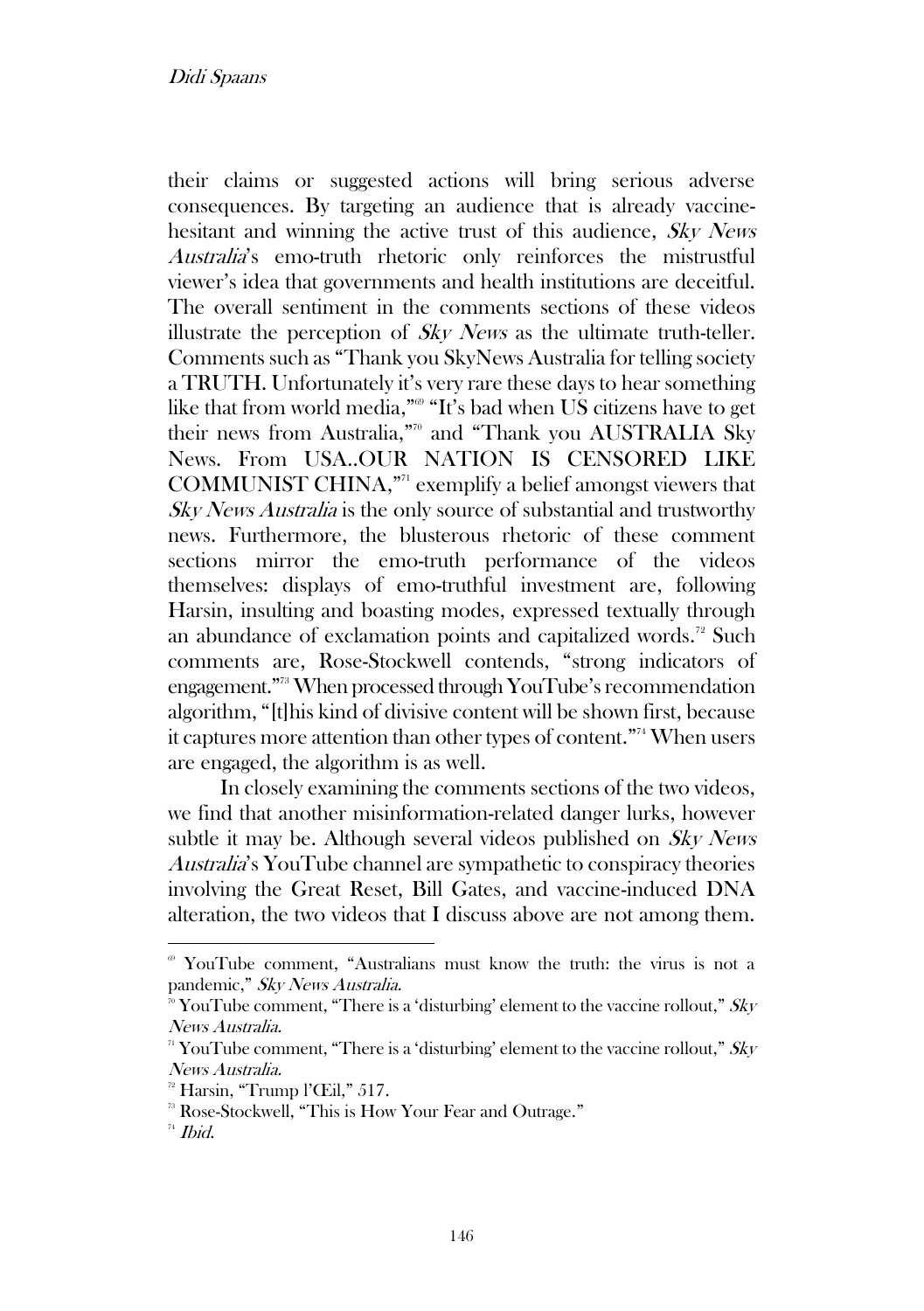But when we delve further into the comments sections of these videos, it becomes clear that many viewers are very much concerned with coronavirus-related conspiracy theories. The trigrams most common in the comments section of the video "Australians must know the truth  $-$  this virus is not a pandemic<sup> $m<sub>5</sub>$ </sup> are, ordered by frequency, "the great reset," "build back better," and "new world order." <sup>76</sup> Even though the Great Reset and Build Back Better are slogans related to various economic, social, political, and environmental programs to tackle COVID-19 and other global crises, the conspiracy-minded have interpreted these slogans as code words signaling the advent of a new world order in which the virus functions as a "plandemic:" a pandemic staged by the global elite to impose new forms of social control. In its other videos, Sky News Australia encourages the idea that these terms have become "proof" of a (global) conspiratorial plot by a cabal of elites. The interplay between new forms of emo-truth rhetoric and already-existing political uncertainty facilitates the development of contemporary conspiracy theories.

#### Recommendation to recommendation...

Conspiracy theories have existed long before the invention of the internet, having been documented since ancient times in multiple cultures around the world.<sup>77</sup> Documented conspiracy theories date as far back as to AD 64, when the great fire of Rome transpired and Emperor Nero, who was out of town when the fire erupted, was accused of deliberately starting the fire in order to seize power and rebuild Rome according to his own political vision. Nero, displeased, reacted by spreading his own conspiracy theory, which held that the Christian community was to blame for the fire. Nero's conspiracy theory caught on, leading many Christians to be crucified

<sup>75</sup>Other most common trigrams were 'not the vaccine', 'take the vaccine' and 'there is no'.

 $76$  I have implemented the following codes in order to find the most used words in the comment section. To scrape all comments of the videos, I implemented the code [https://github.com/MAN1986/LearningOrbis/blob/master/scrapeCommentsWit](https://github.com/MAN1986/LearningOrbis/blob/master/scrapeCommentsWithReplies.gs) [hReplies.gs.](https://github.com/MAN1986/LearningOrbis/blob/master/scrapeCommentsWithReplies.gs) Then, I used the code proposed by Tirthajyoti Sarkar[, https://towards](https://towardsdatascience.com/very-simple-python-script-for-extracting-most-common-words-from-a-story-1e3570d0b9d0) [datascience.com/very-simple-python-script-for-extracting-most-common-words](https://towardsdatascience.com/very-simple-python-script-for-extracting-most-common-words-from-a-story-1e3570d0b9d0)[from-a-story-1e3570d0b9d0,](https://towardsdatascience.com/very-simple-python-script-for-extracting-most-common-words-from-a-story-1e3570d0b9d0) to find the most commonly used words.

<sup>77</sup> Uscinski et al., "A Web of Conspiracy?," 118.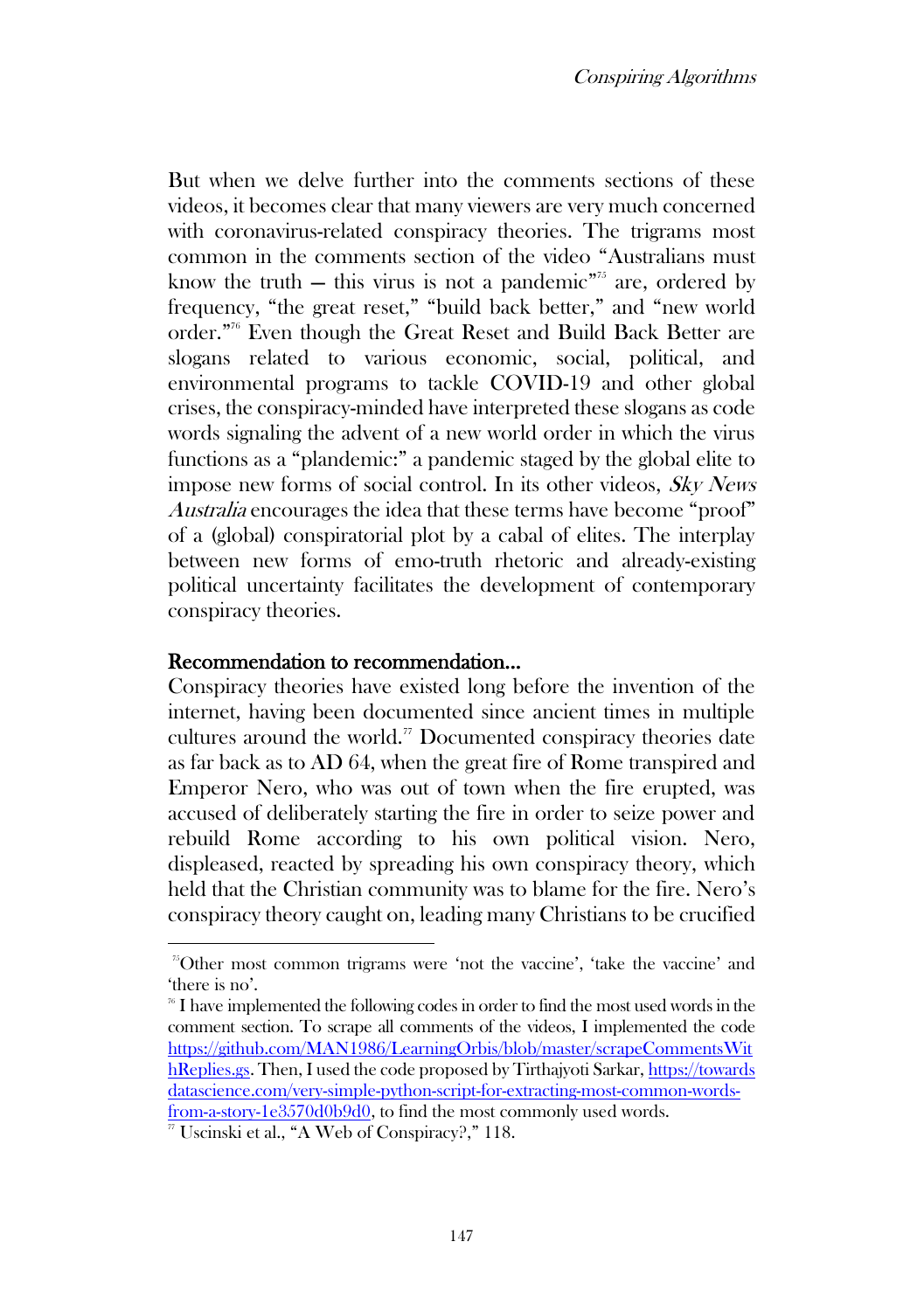or burned alive.<sup>78</sup> In the many centuries since the time of Nero, conspiracy theories have continued to capture individuals' imaginations. On the contrary, the internet has proven to provide billions of people with information that they would not get as quickly and efficiently, or at all, for that matter, and it is much easier to communicate and form groups with like-minded people. The internet has accelerated the spread of conspiracy theories. A quick search on the web can give almost any statement substance.<sup>79</sup> At the same time, the internet also poses a potential challenge to conspiracy theorists. As Steve Clarke observes, in the same way that the internet allows people to instantly disseminate conspiracy-informed explanations for certain events, it similarly allows for anti- and nonconspiracy-theorists to express criticisms just as quickly.<sup>80</sup> With all of these considerations in mind, the internet — and YouTube as an extension of that — fulfills an important role in the circulation of contemporary conspiracy theories.

In the coronavirus pandemic, YouTube videos and their comments sections are not exclusive in espousing conspiracy theories. Until recently, the recommended videos listed next to these videos did so as well. When a user would watch the video dismissing the factuality of the COVID-19 pandemic in October 2020, a month after the video was originally published and before YouTube's strict campaign against misinformation began, the list of recommendations looked very different from what it looks like after YouTube's altered algorithm. In October 2020, videos with titles such as "63 Documents the Government Doesn't Want You to Read," "Are We Being Told the Truth About COVID-19," and "Global Elite's 'Great Reset' Agenda (Shocking Discoveries Revealed)" appeared in the playlist of recommendations. In these playlist recommendations, we can clearly see the formation of echo chambers and filter bubbles where users dive further into misinformation about COVID-19 and the COVID-19 vaccines.<sup>81</sup> Writing this article, I have had a front-row seat to watch YouTube

<sup>78</sup> Prooijen and Douglas, "Conspiracy Theories as Part of History," 326.

<sup>79</sup> Uscinski and Atkinson, "A Web of Conspiracy?," 107.

<sup>80</sup> Clarke, "Conspiracy Theories and Conspiracy Theorizing," 79.

<sup>&</sup>lt;sup>81</sup> The Wayback Machine, https://web.archive.org/web/202011221131 23if\_/https://www.youtube.com/watch?v=kGBEaYEtiys.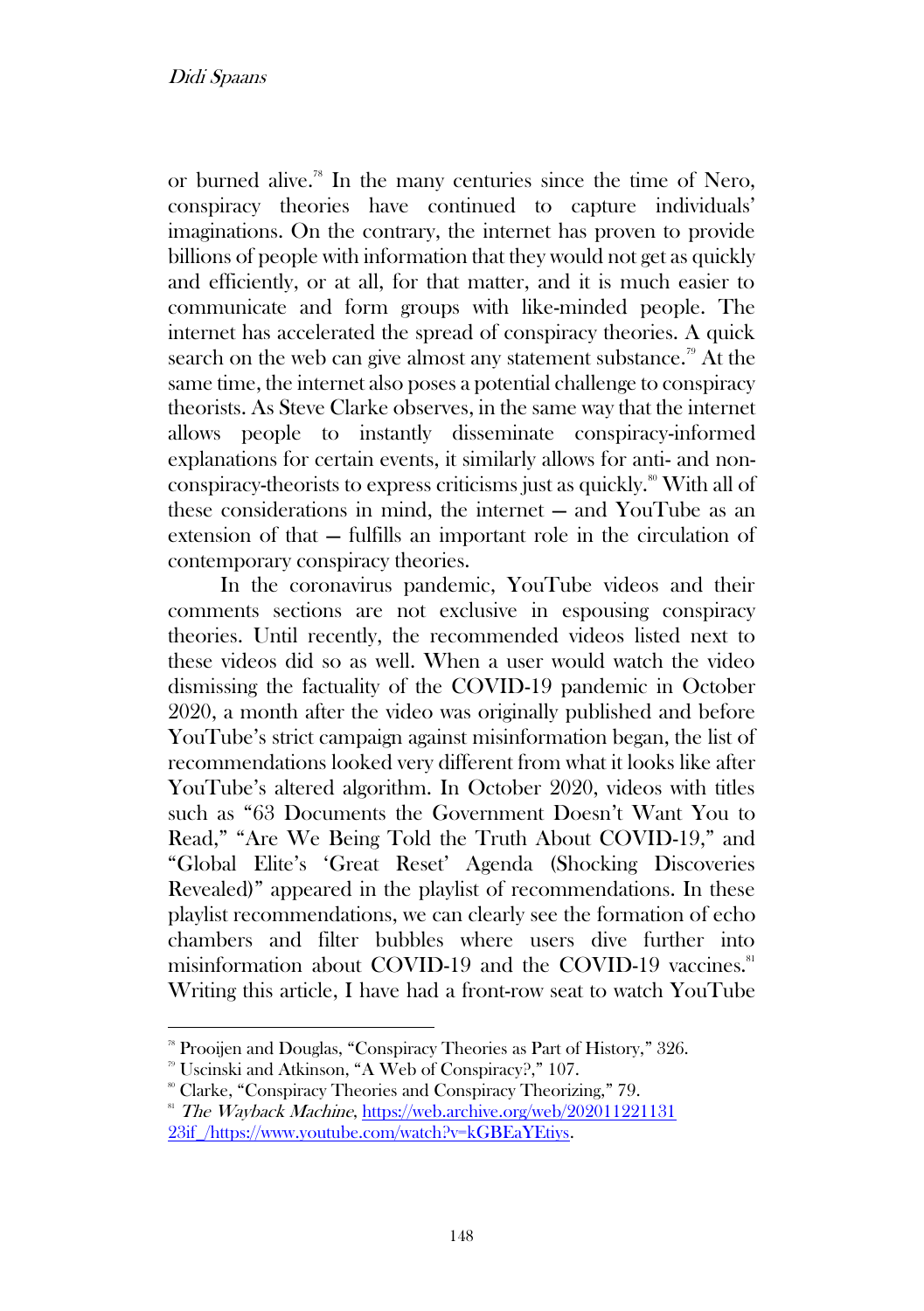tweak and refine its recommendation algorithm. In late March and early April 2021, the list of recommendations accompanying this specific video consisted of non-conspiracy-promoting videos telling me how I, a "suspicious" content-chaser, should be aware of the many conspiracy theories online and should further be informed about the virus and the myths surrounding it. $^{82}$  In mid-April, the same query pushes me toward videos titled "Why I HAVEN'T yet taken the COVID VACCINE," "Vaccine Passports: THIS Is Where It Leads" and "Perspectives on the Pandemic." The goal of the algorithm has been changed multiple times, leading to different outcomes.

This change has manifested itself in multiple ways. First, YouTube has altered the programming of its recommendation algorithms. The result of this alteration is that when a hesitant web user queries their coronavirus-related insecurities online, they will no longer be directed to filter bubbles assenting to the idea that COVID-19 is harmless. Second, YouTube has started to ban and delete videos and accounts that promote "fake news" about COVID-19 and encourage doubts about vaccine safety. Third, alterations have been made to the auto-complete function of YouTube's video search engine, which the user finds on YouTube's default page: the first page displayed when a user visits YouTube. These changes mean that search queries that situate COVID-19 and the vaccines in a negative light are no longer recommended to users. Fourth, YouTube now promotes videos that follow WHO guidelines and that encourage coronavirus vaccination.<sup>83</sup>

These changes lead to a contradiction. On the one hand, YouTube's policy prohibits content disputing the statements of the WHO. On the other hand, the algorithm is programmed to promote content that engages as many viewers and generates as many views as possible. If that promoted content is against the YouTube policy, it becomes borderline content. The videos denying that COVID-19 is a pandemic and doubting the safety and efficacy of vaccination fall under this category. This brings us to the

<sup>&</sup>lt;sup>82</sup> I research these websites in "incognito" mode and through VPN in order to stay as "clean" as possible.

<sup>&</sup>lt;sup>88</sup> Google, "COVID-19 medical misinformation policy,"

https://support.google.com/youtube/answer/9891785?hl=en.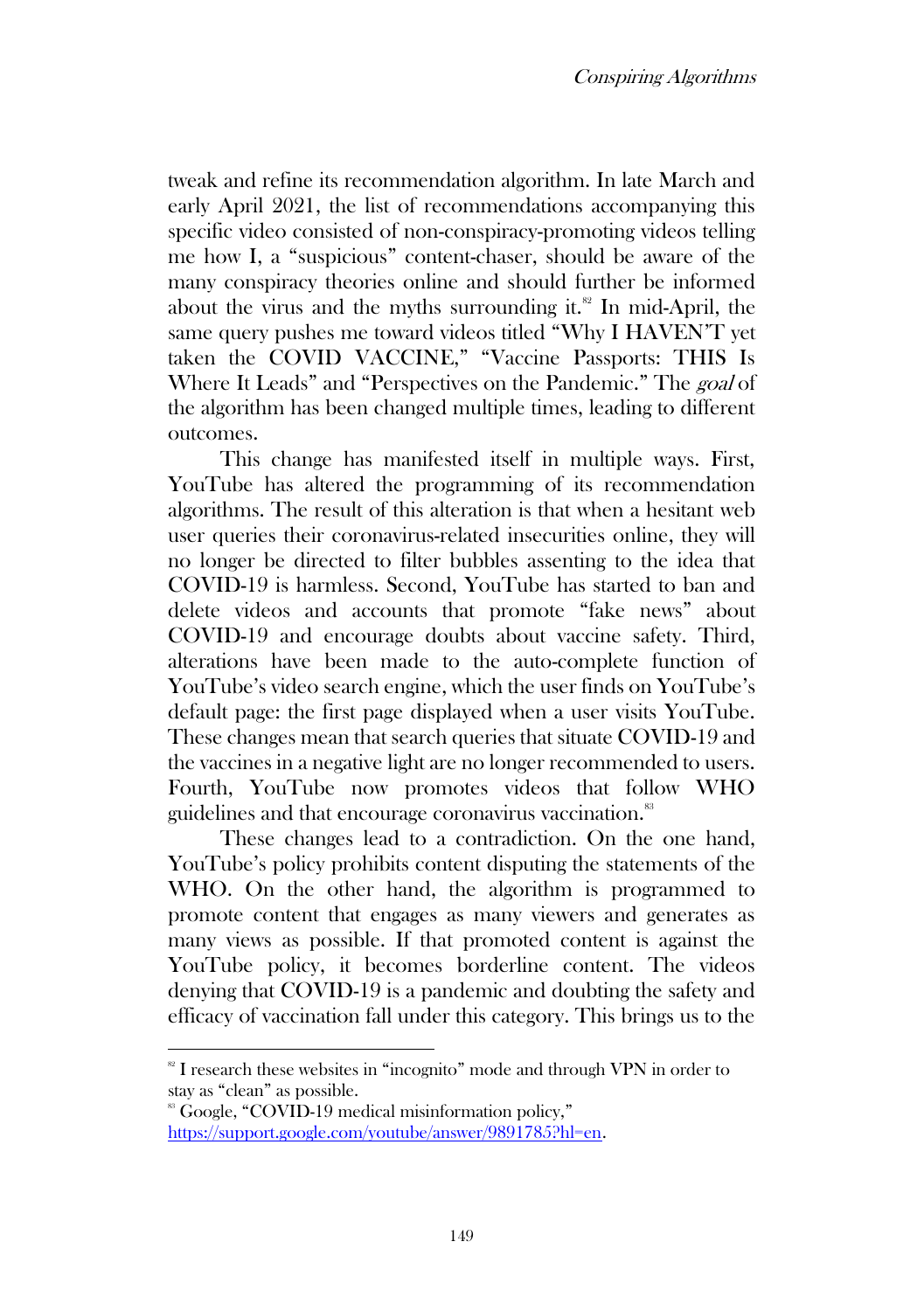following questions: What exactly do algorithms do? What is their agency  $-$  if they have any at all? I argue that the algorithm, and YouTube's recommendation system specifically, has been enormously successful in exploiting already-existing popular opposition to COVID-19 containment measures. Nevertheless, even users who are not opposed to COVID-19 containment measures find that YouTube's recommendation algorithm leads them to videos expressing fringe viewpoints. As a result of its tendency to recommend these kinds of videos which cast doubt on the WHO's statements about the coronavirus, YouTube's algorithm has become highly political.

# Conspiring algorithms

The goal of YouTube's recommendation algorithm is to generate user engagement. Sensationalist and conspiracy-promoting videos are often recommended by this algorithm because they have provocative "clickbait" titles and concern controversial themes which stimulate user engagement. YouTube's commercial interest conflicts with the interest of global health, and YouTube's promotion of videos which question scientific expertise may have dire consequences for humanity. The dynamics of the relation between humans and technology play an immense role within this conflict. It is crucial to acknowledge the role of users as participants in the world of data for understanding the political implications of algorithms on social platforms. If users are interested in a particular type of content, the algorithm will be as well. The algorithm responds to what people do online: what links they click on, how long they watch a video, and what they scroll through. When one attempts to understand YouTube and its use of algorithmic technologies, one should take into account the different factors involved in algorithmic systems. It is important to analyze what algorithms do, how they relate to YouTube's prominent subcultures, what roles they play in political polarization, and how they are utilized in YouTube's monetary and commercial ambitions. Many actors are involved in the distribution of information online: institutions, governments, web users, content creators, and uploaders — and, of course, YouTube itself.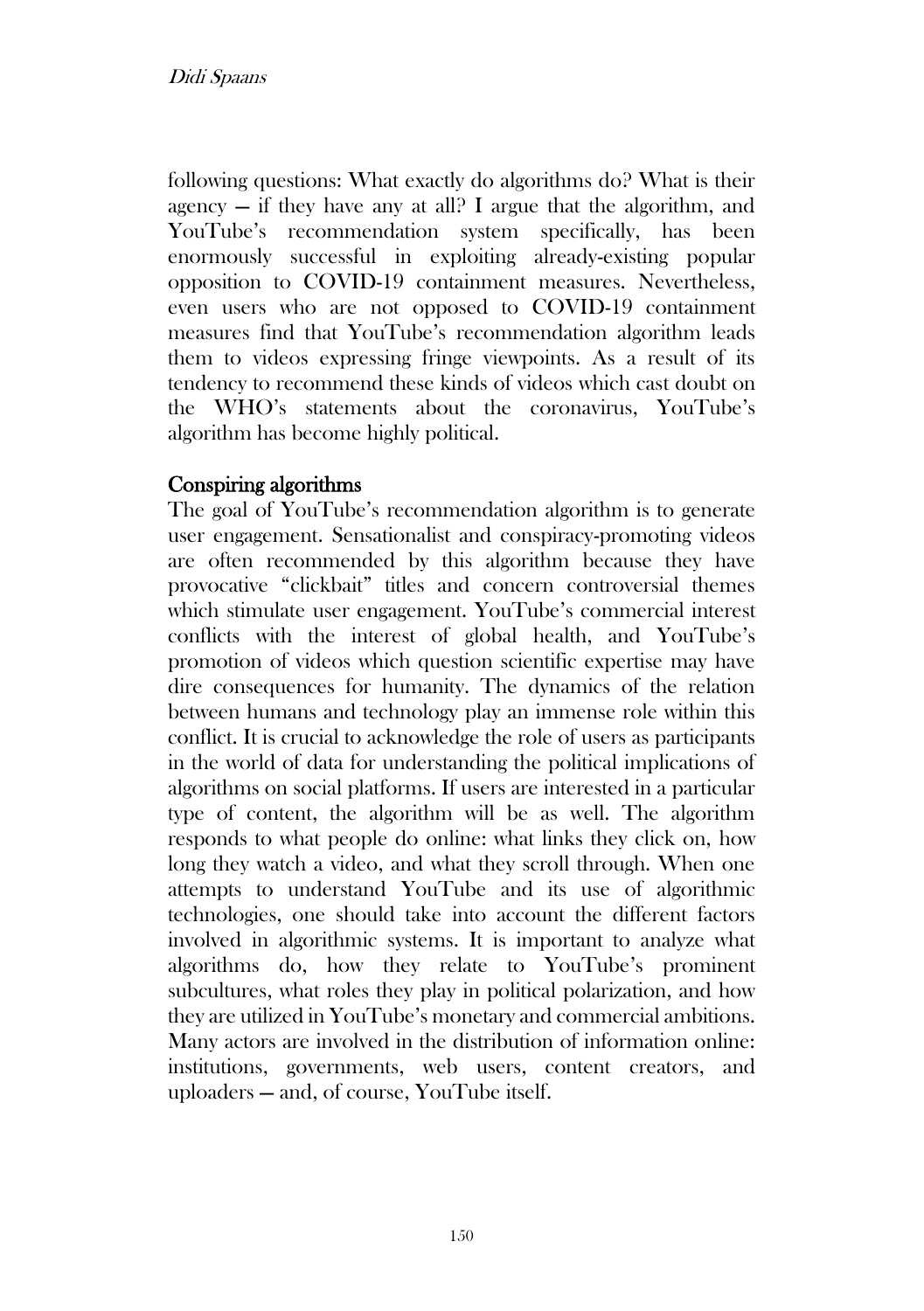Information distribution, then, is an interplay between human and machine. If the datafication of information has societal consequences, the human being is inevitably located in the "emergent processes through which consciousness, the organism and the environment are constituted." <sup>84</sup> The individual is not simply a consciousness "in control." <sup>85</sup> In a state of crisis, when declarations of truth concern global health, the consequences of datafication are weighty. If it is not a doctor telling what is best, but the web, how can a person decide how to act? We must consider the role of YouTube and other social media platforms in determining and distributing claims of "truth." Because social media algorithms reinforce outlooks on the world, it is necessary to delve further into the workings of social media and their role in global health.

What defines "conspiracy," and who, in contemporary society, decides whether something is "true" or not? With so many people relying on social media for information, health-related and otherwise, we have entered a novel digital paradigm where neither God nor science determines what the "truth" is. Notions of truth may be out of our hands. In the digital space, algorithmic information processing is purely a mathematical process involving zeroes and ones. But without web-users to make decisions about "interestingness" or "clickability," mathematical theories of information do not have any substance or meaning. The algorithm needs users, because it depends on user participation. If the algorithm "likes" sensationalist videos, it is partly because humans virtually perform and illustrate their interest in this kind of content. In order to achieve its intended optimal results, an algorithm needs to learn its users' desires. As our lives are increasingly shaped by algorithmic processes, let us not forget those without which the algorithm could not be: the designers of the algorithm, the users that modify their practices in response to algorithms, and lastly, the institutions, companies and individuals who upload to the internet the data that algorithms process.

<sup>&</sup>lt;sup>84</sup> Hayles, *How We Became Posthuman*, 288.

 $$^{85}$  *Ibid.*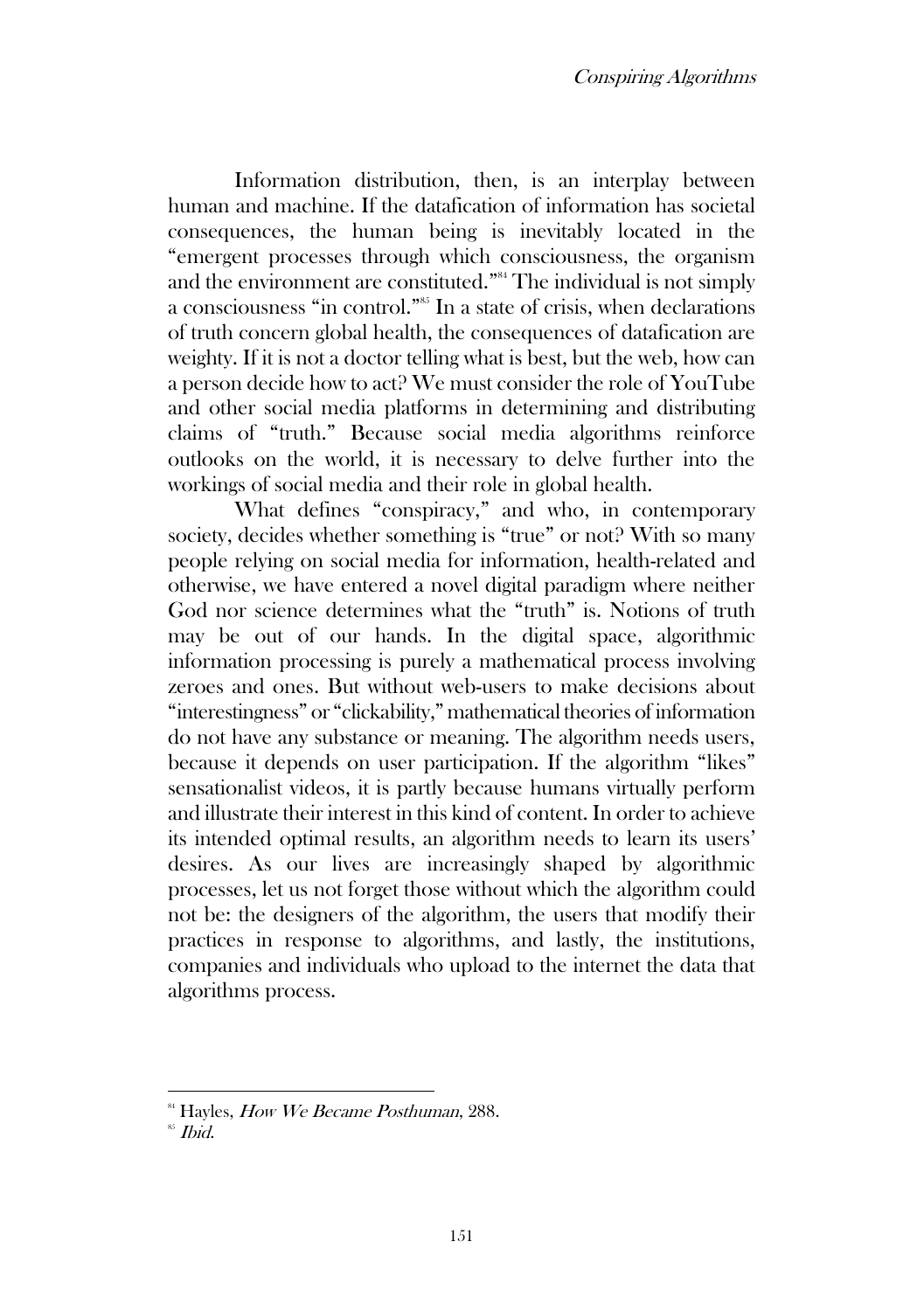#### **Bibliography**

- Amoore, Louise. Cloud Ethics: Algorithms and the Attributes of Ourselves and Others. Duke University Press, 2020.
- Ahmadi, Omid, Jacqueline Louw, Heta Leinonen, and Peter Yee Chiung Gan. "Glioblastoma: Assessment of the Readability and Reliability of Online Information." British Journal of Neurosurgery (2021): 1-4.

Airoldi, Massimo, Davide Beraldo, and Alessandro Gandini. "Follow the Algorithm: An Exploratory Investigation of Music on YouTube." Poetics 57, (2016): 1-13.

- Alfano, Mark, Amir Ebrahimi Fard, J. Adam Carter, Peter Clutton, and Colin Klein. "Technologically Scaffolded Atypical Cognition: The Case of YouTube's Recommender System." Synthese, (2020): 1-24.
- Bishop, Bill. The Big Sort: Why the Clustering of Like-Minded America Is Tearing us Apart. New York: Houghton Miffin Harcourt, 2008.
- Chadwick et al. "Online Social Endorsement and Covid-19 Vaccine Hesitancy in the United Kingdom." Social Media + Society 7, no. 2 (2021).
- Clarke, Steve. "Conspiracy Theories and Conspiracy Theorizing." In Conspiracy Theories: the Philosophical Debate, edited by David Coady, 77- 92. Milton: Routledge, 2019.
- Cormen, Thomas H. et al. Introduction to Algorithms. Third edition. Cambridge, Massachusetts & London: MIT Press, 2009.
- D'Souza, Ryan S., Shawn D'Souza, Natalie Strand, Alexandra Anderson, Matthew NP Vogt, and Oludare Olatoye. "YouTube as a Source of Medical Information on the Novel Coronavirus 2019 Disease (COVID-19) Pandemic." Global Public Health 15, no. 7 (2020): 935-42.
- Davidson, James, Benjamin Liebald, Junning Liu, Palash Nandy, Taylor Van Vleet, Ullas Gargi, Sujoy Gupta et al. "The YouTube Video Recommendation System." In Proceedings of the Fourth ACM Conference on Recommender Systems (2010), 293-96.
- Douglas, Karen M., Robbie M. Sutton, and Aleksandra Cichocka. "The Psychology of Conspiracy Theories." Current Directions in Psychological Science 26, no. 6, (2017): 538-42.
- Douglas, Karen M., Joseph E. Uscinski, Robbie M. Sutton, Aleksandra Cichocka, Turkay Nefes, Chee Siang Ang, and Farzin Deravi. "Understanding conspiracy theories." Political Psychology 40 (2019): 3-35.
- Dubois, Elizabeth, and Grant Blank. "The Echo Chamber is Overstated: The Moderating Effect of Political Interest and Diverse Media." Information, Communication & Society 21, no. 5 (2018): 729-45.
- Gillespie, Tarleton. "Can an Algorithm be Wrong?" Limn 1, no.2 (2012).
- Hayles, N. Katherine. How We Became Posthuman: Virtual Bodies in Cybernetics, Literature, and Informatics. Chicago & London: University of Chicago Press, 2008.
- Hao, Karen. "YouTube Is Experimenting With Ways To Make its Algorithm Even More Addictive." MIT Technology Review, September 27 (2019).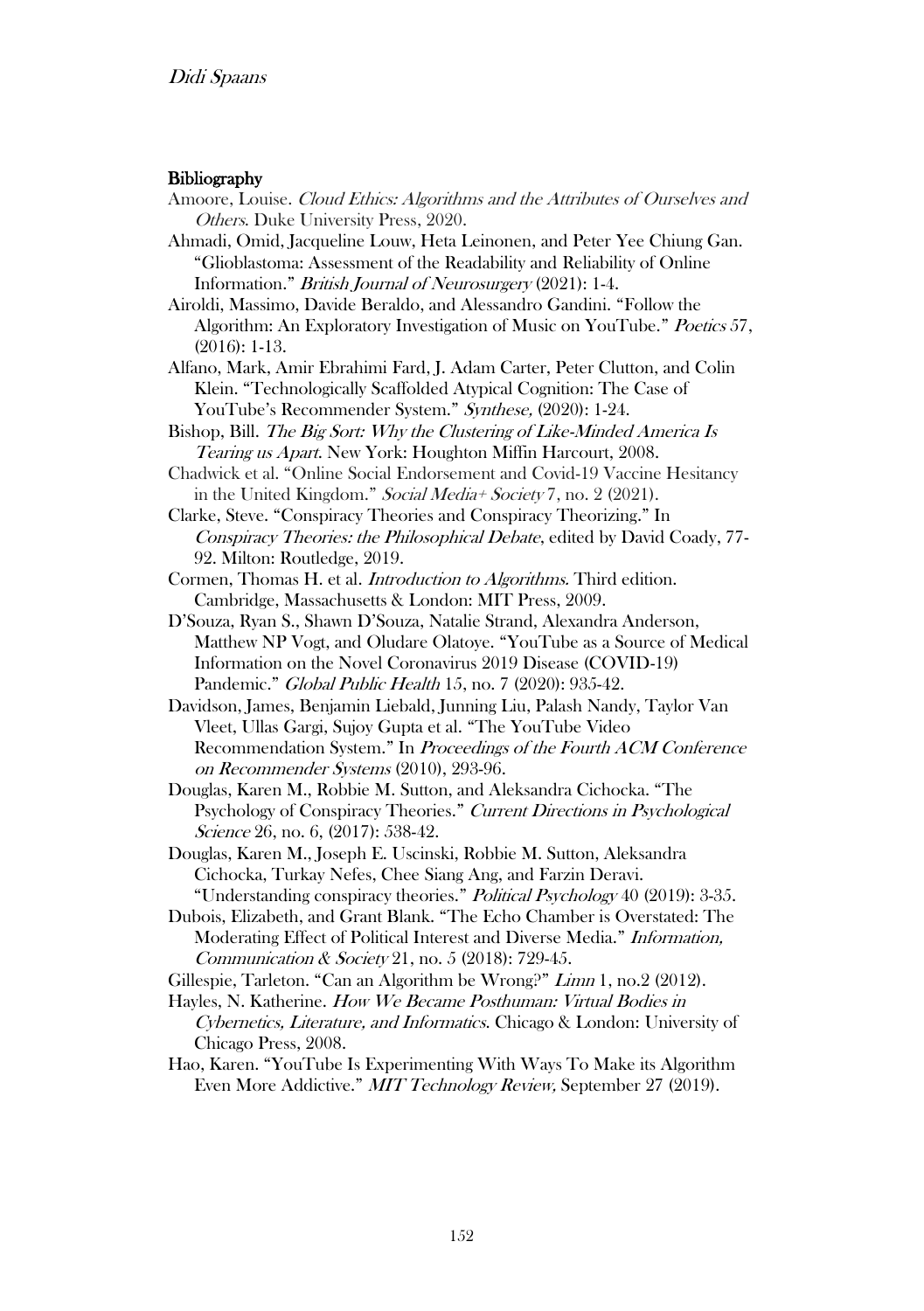- Harsin, Jayson. "Post-truth Populism: The French Anti-gender Theory Movement and Cross-cultural Similarities." Communication Culture & Critique 11, no. 1 (2018): 35-52.
- ---. "Trump l'Œil: Is Trump's Post-Truth Communication Translatable?" Contemporary French and Francophone Studies 21, no. 5 (2017): 512-22.
- Havey, Nicholas Francis. "Partisan Public Health: How Does Political Ideology Influence Support for COVID-19 Related Misinformation?" Journal of Computational Social Science 3, no.2 (2020): 319-42.
- Hoekstra, Anne-Lotte. "Up Next: Recommended for you by YouTube: A Case Study Analysis on the Implications of YouTube's Advertising-based Business Model on the US 2016 Presidential Elections." Student thesis, KTH Royal Institute of Technology, 2020.
- Holt, Jared. "White Supremacy Figured Out How to Become YouTube Famous." Right Wing Watch, October, 2017.
- Iboi, Enahoro A., Calistus N. Ngonghala, and Abba B. Gumel. "Will an Imperfect Vaccine Curtail the COVID-19 Pandemic in the US?." Infectious Disease Modelling 5 (2020): 510-24.
- Kaiser, Jonas and Adrian Rauchfleisch. "Unite the Right? How YouTube's Recommendation Algorithm Connects the U.S. Far-Right." Data & Society Media Manipulation, April 11, 2018.
- Kátai, Zoltán. "The Challenge of Promoting Algorithmic Thinking of Both Sciences-and Humanities-oriented Learners." Journal of Computer Assisted Learning 31, no. 4 (2015): 287-99.
- Khorsun, Nelli. "Understanding and Responding to Algorithm: How Different Age Groups Reflect and Respond to Problematic Aspects of YouTube's Algorithm." Project. KTH Royal Institute of Technology, 2020.
- Krasmann, Susanne. "Secrecy and the Force of Truth: Countering Post-truth Regimes." Cultural Studies 33, no. 4 (2019): 690-710.
- Ledwich, Mark, and Anna Zaitsev. "Algorithmic Extremism: Examining YouTube's Rabbit Hole of Radicalization." arXiv preprint arXiv:1912.11211, (2019).
- McIntyre, Lee. *Post-truth*. MIT Press, 2018.
- Nielsen, Rasmus Kleis, et al. "Navigating the 'infodemic': How People in Six Countries Access and Rate News and Information about Coronavirus." Reuters Institute, 2020.
- Otto, Ulf. "Theatres of Control: The Performance of Algorithms and the Question of Governance." TDR/The Drama Review 63, no. 4 (2019): 121- 38.
- Papadamou, Kostantinos, Savvas Zannettou, Jeremy Blackburn, Emiliano De Cristofaro, Gianluca Stringhini, and Michael Sirivianos. "Understanding the Incel Community on YouTube." arXiv preprint arXiv:2001.08293, 2020.
- Pariser, Eli. The Filter Bubble: What the Internet is Hiding from You. New York, NY: Penguin Press, 2011.
- Patwa, Parth, Shivam Sharma, Srinivas PYKL, Vineeth Guptha, Gitanjali Kumari, Md Shad Akhtar, Asif Ekbal, Amitava Das, and Tanmoy